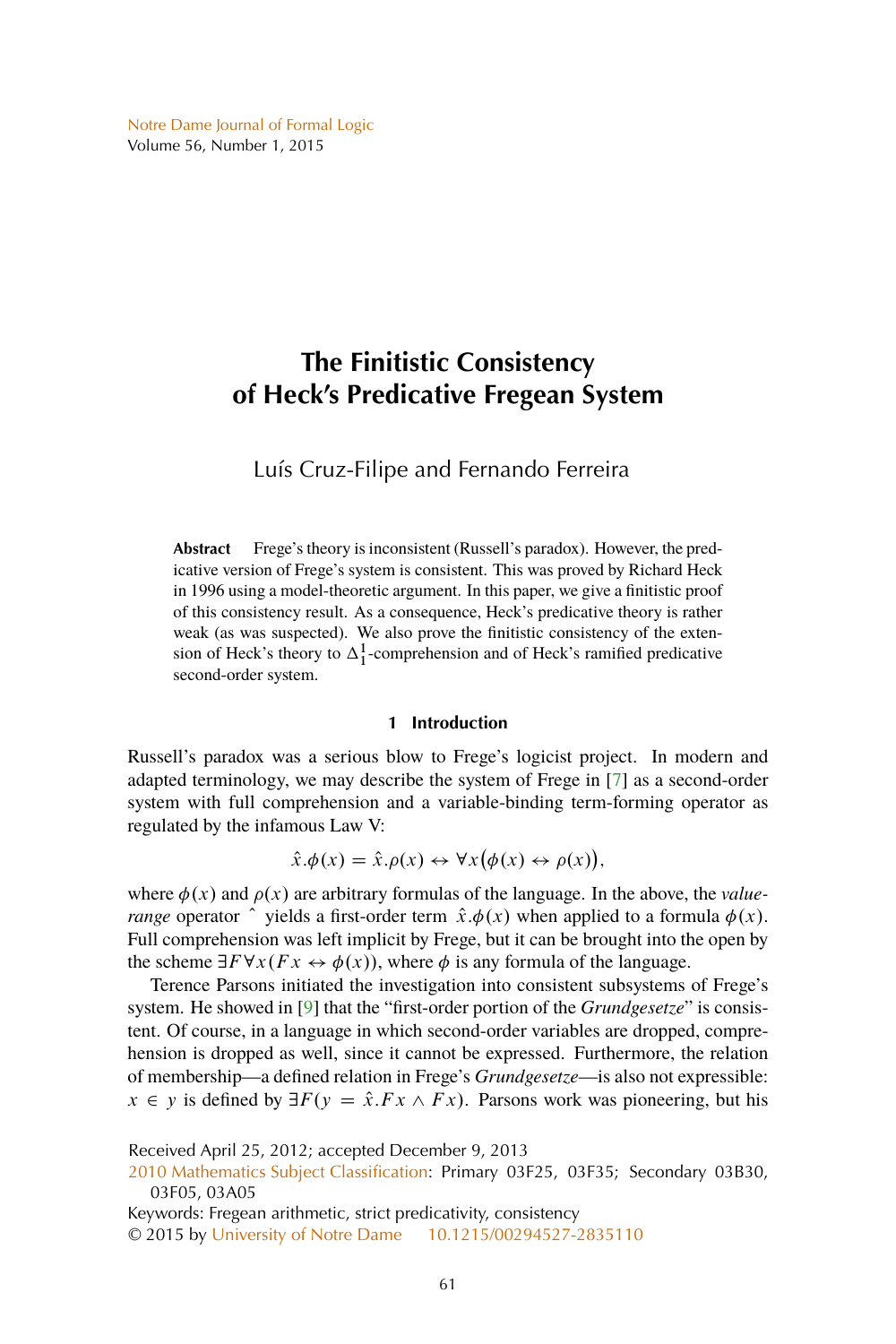<span id="page-1-0"></span>system suffers from severe restrictions on expressibility. A few years later, Richard Heck proved in [\[8\]](#page-17-0) that the predicative fragment of the *Grundgesetze* is consistent. We take the language of Heck's theory H as the language of monadic second-order logic with equality (following Burgess [\[2\]](#page-16-0), we do not admit nonlogical constants) together with the value-range operator, but the theory restricts the comprehension scheme (described above) to *predicative formulas*  $\varphi$ . A predicative formula is a formula with no second-order quantifiers (it may have second-order free variables). Note, in particular, that the occurrences of value-range terms  $\hat{x} \cdot \phi(x)$  in a predicative formula are restricted to formulas  $\phi$  which do not have second-order quantifiers (the so-called *predicative* value ranges). Using a model-theoretic argument, Heck showed that his theory is consistent. (Heck admits nonlogical constants, but nothing is lost by restricting to our case.) Heck's result was extended by Kai Wehmeier and the second author of this paper. It is shown in [\[6\]](#page-17-0) that the extension of Heck's theory to  $\Delta_1^1$ -comprehension is consistent. The proof is also model-theoretic, using the machinery of recursively saturated models.

It is important for the logicist project to investigate how much mathematics can be developed in consistent fragments of Frege's *Grundgesetze*. Heck's theory is able to interpret Robinson's arithmetic theory Q. This theory seems too weak to merit serious consideration—it has no induction (e.g., it does not even prove the commutativity of addition)—but, in fact, it is not as plain as one might at first be led to judge. First, it is a classical result of Tarski [\[13\]](#page-17-0) that Q is an essentially undecidable theory. Moreover, Q interprets the theory  $1\Delta_0$ , namely, Peano arithmetic with the induction scheme restricted to bounded formulas. This beautiful result is the work of many people, including Robert Solovay, Edward Nelson, and Alex Wilkie. Robinson's Q is even able to interpret a *modicum* of analysis. For these and related results see the survey Ferreira and Ferreira [\[5\]](#page-17-0). Can we draw a limit on how much can be interpreted in consistent fragments of Frege's *Grundgesetze*? Part of the importance of the existence of finitistic consistency proofs lies precisely in the fact that they provide good upper bounds for interpretability. In fact, by Gödel's second incompleteness theorem, if a consistency proof of a given theory is formalizable within a certain other theory, then the latter theory is not interpretable in the former.

By a finitistic proof we mean a proof formalizable in the theory PRA of primitive recursive arithmetic, and the reader can study the present paper with this aim in mind (see Tait [\[11\]](#page-17-0) for a discussion of finitism). However, the claim that the proofs are finitistic can be refined and one can point to subsystems of PRA where the proofs go through. Burgess's book [\[2\]](#page-16-0) is a good reference for these subsystems and also for predicative Fregean theories. In his book, Burgess gives a quite complete discussion of finitistic proofs for predicative Fregean theories with so-called extension symbols (see, also, Visser [\[14\]](#page-17-0)). With this machinery in place, Burgess is able to prove finitistically that the consistency of Parsons theory is provable in the theory  $1\Delta_0$ (super<sup>2</sup>exp) (this result first appeared in Burgess [\[1\]](#page-16-0)). In spite of this result, Burgess comments that "technical issues have not been wholly resolved" for predicative Fregean theories with a variable-binding term-forming operator (as opposed to extension symbols that apply to second-order variables). Burgess asks whether Heck's theory (or even its extension to  $\Delta_1^1$ -comprehension) can be proved finitistically. The present work is dedicated to providing finitistic consistency proofs for these theories.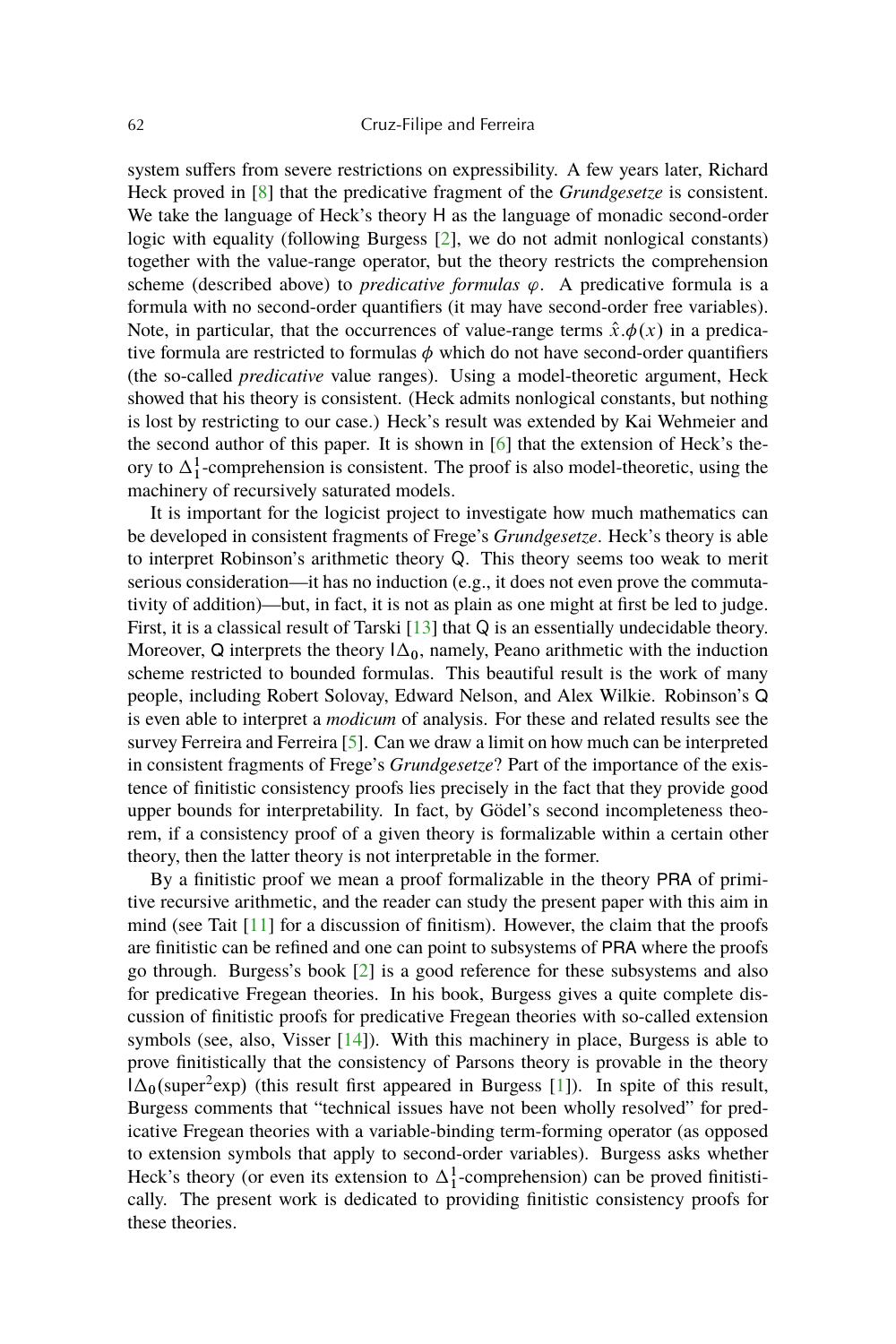<span id="page-2-0"></span>The paper is organized as follows. In the next section, we prove the extension of the so-called Shoenfield's theorem to theories with the predicative value-range operator, thereby answering positively a question in [\[2\]](#page-16-0). Together with the finitistic proof of the consistency of Parsons theory, this entails that there is a finitistic proof of the consistency of Heck's theory restricted to the predicative value-range operator. In order to deal with the full value-range operator, we first extend our version of Shoenfield's theorem to allow  $\Delta_1^1$ -comprehension. This is done is Section [3.](#page-6-0) In the next section, having this material available, we finally tackle Heck's theory. In Section [5](#page-12-0) we extend our results to ramified theories. In the last section, we briefly discuss the limits of strict predicativity and raise some technical questions. The paper also includes a small appendix where a proof of cut elimination is sketched for predicative second-order logic which is formalizable in the theory  $\Delta_0$ (superexp).

The collaboration between the two authors of this paper can be described as follows. While preparing his address to the Birkbeck conference on "Set Theory and Higher-Order Logic: Foundational Issues and Mathematical Developments" in 2011, the second author was puzzled by the claim (e.g., in  $[2]$ ) that the cut-elimination theorem for pure predicative logic is formalizable in the theory  $\Delta_0$ (superexp). It is not that he doubted the result but rather that he could not see how to reduce this result to the usual cut elimination for first-order logic nor how to readily formalize in this theory the usual textbook proof of Takeuti [\[12\]](#page-17-0). Moreover, he was unable to locate in print a proof of this claim. So, he posed this problem to the first author. After some tries, a quite simple solution was found by both authors. It is here given in the [Appendix.](#page-13-0) The remainder of the paper is due to the second author only.

## **2 Shoenfield's Theorem Extended**

It is well known how to set up a sequent calculus for pure predicative second-order logic. This is done, for instance, in Takeuti's book on proof theory [\[12\]](#page-17-0). In the sequel, we use this calculus but with sequents consisting of sets of formulas instead of sequences of formulas. (This is the inessential variant that is studied in the [Ap](#page-13-0)[pendix.](#page-13-0)) The sequent calculus enjoys the property of cut elimination. It is important that the calculus is *pure*. There are no nonlogical axioms in the calculus, not even the equality axioms (but, of course, the equality symbol may be present, inconspicuous among binary relation symbols). The calculus is, nevertheless, set up so that predicative comprehension is provable. (To describe the calculus, Takeuti uses the metadevice of *abstracts* given by formulas without second-order quantifiers.) In order to simplify notation, our second-order calculus only has unary second-order variables even though the natural setting allows any arity. There is no obstacle in extending the cut-elimination theorem to the calculus with a value-range operator. The discussion of the several cases in the cut-elimination proof is unaltered provided that one treats the new terms as plain terms which do not increase the complexity of formulas (even though the value ranges may apply to complex formulas). The usual proof (see also the [Appendix\)](#page-13-0) of cut elimination is independent of the structure of the terms. Of course, it is *crucial* that the calculus remains *pure*, that is, that there is no Law V present. Even though the next theorem holds for the language with the unrestricted value-range operator, in this and in the next section we are only interested in *predicative* value-range term formation.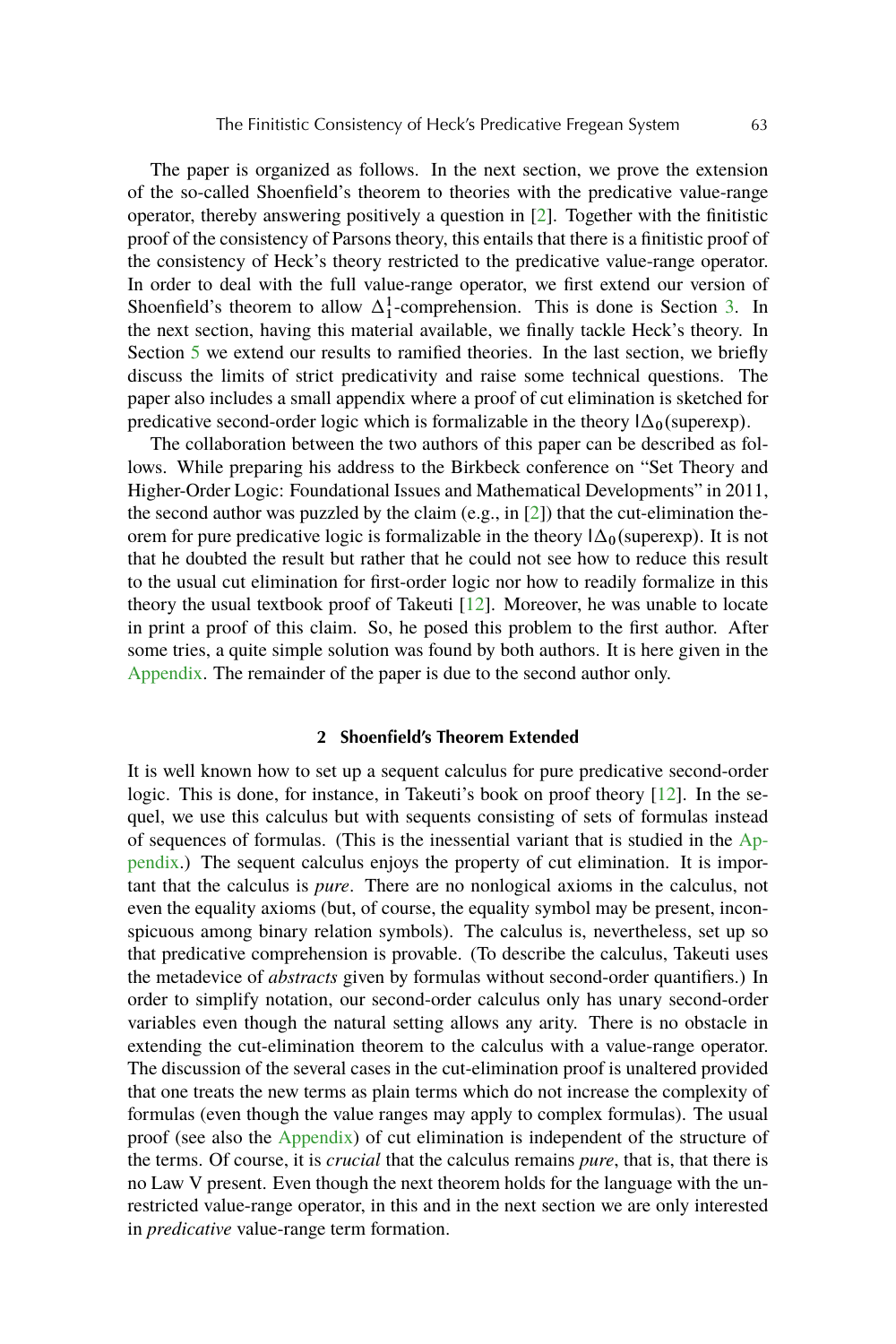<span id="page-3-0"></span>**Theorem 2.1** *The sequent calculus of pure predicative logic with the predicative value-range operator enjoys the property of cut elimination.*

The next result is a Herbrand-like consequence of the above theorem.

**Corollary 2.2** Suppose that a formula  $\exists F \phi(F)$ , where  $\phi$  does not have second*order quantifiers, is provable in the sequent calculus of pure predicative logic with the predicative value-range operator. Then there are abstracts*  $\{x : \theta_1(x, \overline{z}_1)\}, \ldots$ ,  $\{x : \theta_n(x, \overline{z}_n)\}$  such that the sequent

 $\Rightarrow \exists \overline{z}_1 \phi(\lbrace x : \theta_1(x, \overline{z}_1) \rbrace), \ldots, \exists \overline{z}_n \phi(\lbrace x : \theta_n(x, \overline{z}_n) \rbrace)$ 

*is provable in the* restriction *of the above calculus to the language without secondorder quantifiers. (In this restricted calculus, second-order variables only occur free.)*

**Proof** The proof is standard (see, e.g., [\[12,](#page-17-0) pp. 174–75]), but we give it here for completeness and in order to draw attention to the appearance of the variables  $\overline{z}_1$ ,  $..., \overline{z}_n$  and the corresponding existential quantifications. Of course, this appearance makes a lot of sense (semantically speaking), but it is noteworthy to pin down exactly where it is required in the proof-theoretic proof.

We prove a slightly more general and refined statement. Suppose that  $\Gamma$  and  $\Delta$ are sequences of formulas without second-order quantifiers, and let  $\exists F \phi(F)$  be as in the corollary. We show that if the sequent calculus of pure predicative logic with the predicative value-range operator proves the sequent  $\Gamma \Rightarrow \Delta$ ,  $\exists F \phi(F)$ , then there are abstracts  $\{x : \theta_1(x, \overline{z}_1)\}\dots, \{x : \theta_n(x, \overline{z}_n)\}\$  such that the sequent calculus without second-order quantifiers proves

$$
\Gamma \Rightarrow \Delta, \exists \overline{z}_1 \phi(\{x : \theta_1(x, \overline{z}_1)\}), \ldots, \exists \overline{z}_n \phi(\{x : \theta_n(x, \overline{z}_n)\}).
$$

*Importantly*, we also require that the free first-order variables of each formula  $\exists \overline{z}_i \phi(\{x : \theta_1(x, \overline{z}_i)\})$  be exactly the same as the free first-order variables of  $\exists F \phi(F)$ .

By Theorem [2.1,](#page-2-0) the sequent  $\Gamma \Rightarrow \Delta, \exists F \phi(F)$  has a cut-free proof. The corollary is now proved by induction on the number of inferences of this proof. The crucial case is when the sequent is obtained by the  $\exists^{2} r$ -rule. In this case, the sequent is inferred from a sequent of the form  $\Gamma \Rightarrow \Delta, \phi({x : \theta(x, \overline{z})})$  or of the form  $\Gamma \Rightarrow \Delta, \exists F \phi(F), \phi(\{x : \theta(x, \overline{z})\})$ , where  $\theta$  is a formula without second-order quantifiers and  $\overline{z}$  are the free first-order variables of  $\theta$  which do not occur among the free first-order variables of  $\exists F \phi(F)$ . (We do not care about second-order variables.) In the first case, we can infer  $\Gamma \Rightarrow \Delta$ ,  $\exists \overline{z} \phi(\{x : \theta(x, \overline{z})\})$  and, clearly, we are done. In the second case, by the induction hypothesis, there are abstracts  $\{x : \theta_1(x, \overline{z}_1)\},\$  $\ldots$ ,  $\{x : \theta_n(x, \overline{z}_n)\}\$  such that the sequent calculus without second-order quantifiers proves the sequent

$$
\Gamma \Rightarrow \Delta, \exists \overline{z}_1 \phi(\lbrace x : \theta_1(x, \overline{z}_1) \rbrace), \ldots, \exists \overline{z}_n \phi(\lbrace x : \theta_n(x, \overline{z}_n) \rbrace), \phi(\lbrace x : \theta(x, \overline{z}) \rbrace).
$$

We can now apply the  $\exists r$ -rule to conclude the sequent

$$
\Gamma \Rightarrow \Delta, \exists \overline{z}_1 \phi(\{x : \theta_1(x, \overline{z}_1)\}), \ldots, \exists \overline{z}_n \phi(\{x : \theta_n(x, \overline{z}_n)\}), \exists \overline{z} \phi(\{x : \theta(x, \overline{z})\}).
$$

This is what we want.

The application of the induction hypothesis to the other rules is straightforward (note that the other second-order quantifier rules do not occur in the cut-free proof), but we want to draw attention to the first-order quantifier rules  $\exists l$  and  $\forall r$ . We must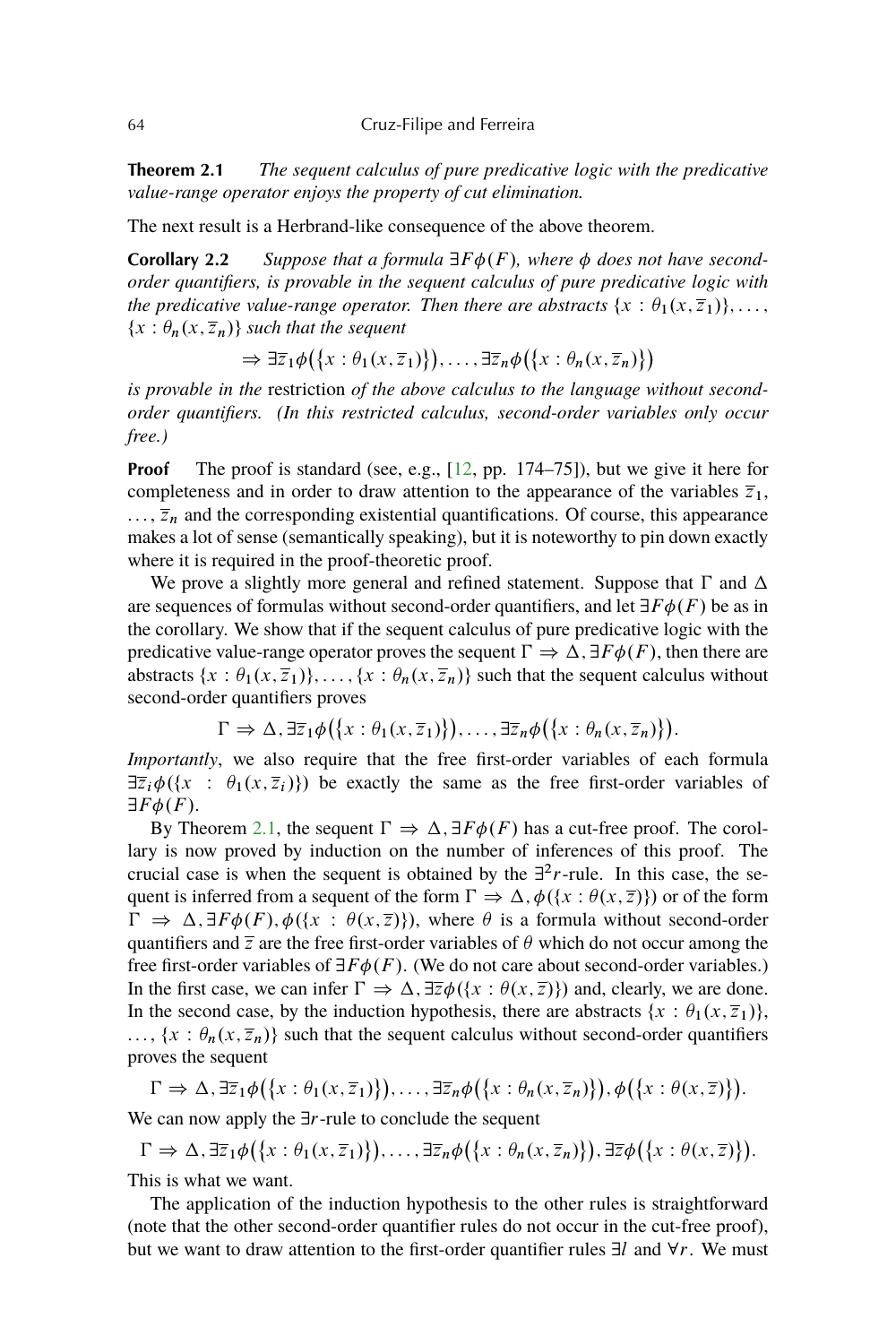be sure that the eigenvariable condition is still met after applying the induction hypothesis to the top sequent of these rules, in order to be able to apply the very same rule to the very same formula afterwards. Of course, this is guaranteed by the additional requirement described above (thanks to the systematic inclusion of suitable existential first-order quantifications).  $\Box$ 

The appearance of a finite number of abstracts in the conclusion of the above corollary is typical of a Herbrand-like theorem. In such theorems, the finite number of abstracts is usually unavoidable, but sometimes it can be replaced with a single one. This is the case if a procedure for definition by cases is available. In the second-order case, a definition by cases can be simulated. Let us see how this simulation works for two abstracts. (The general case is similar.) Suppose that we have

$$
\Rightarrow \exists \overline{z}_1 \phi(\{x : \theta_1(x, \overline{z}_1)\}), \qquad \exists \overline{z}_2 \phi(\{x : \theta_2(x, \overline{z}_2)\}).
$$

Let us consider the abstract

$$
\{x : [\theta_1(x,\overline{z}_1) \wedge \exists \overline{z}_1 \phi(\{x : \theta_1(x,\overline{z}_1)\})] \vee [\theta_2(x,\overline{z}_2) \wedge \forall \overline{z}_1 \neg \phi(\{x : \theta_1(x,\overline{z}_1)\})]\}.
$$
If we denote this abstract by  $\{x : \theta(x,\overline{z}_1,\overline{z}_2)\}$ , it is clear that

$$
\Rightarrow \exists \overline{z}_1 \exists \overline{z}_2 \phi (\{x : \theta(x, \overline{z}_1, \overline{z}_2)\}).
$$

The corollary can be extended in several ways. First of all, we may have a list of second-order quantifiers  $\exists F_1 \cdots \exists F_k \phi(F_1, \ldots, F_k)$  instead of just one quantification. The proof is similar. Let us call a formula of the form  $\exists \overline{F} \phi(\overline{F})$ , with  $\phi$  without second-order quantifiers, a  $\Sigma_1^1$ -formula. Dually, a  $\Pi_1^1$ -formula is obtained by replacing the existential second-order quantifiers by universal quantifications. (We allow the empty list of second-order quantifiers, thereby including predicative formulas among the  $\Sigma_1^1$ - and  $\Pi_1^1$ -formulas.) Let us introduce some more terminology. A *predicative instantiation* of a  $\Sigma_1^1$ -formula (as above) is a formula of the form

$$
\exists \overline{y}_1 \cdots \overline{y}_k \phi(\lbrace x : \theta_1(x, \overline{y}_1) \rbrace, \ldots, \lbrace x : \theta_k(x, \overline{y}_k) \rbrace),
$$

where  $\theta_1, \ldots, \theta_k$  are formulas without second-order quantifiers. When  $k = 0$ , there is only one predicative instantiation of the formula: it is the formula itself. A predicative instantiation of a  $\Pi_1^1$ -formula is defined dually, with the first-order existential quantifiers replaced by universal quantifiers. The most general form of the corollary which we will use in the sequel applies when the sequent calculus of pure predicative logic with the predicative value-range operator proves the sequent

$$
\forall \overline{G}_1 \rho_1(\overline{G}_1), \dots, \forall \overline{G}_r \rho_r(\overline{G}_r) \Rightarrow \exists \overline{F}_1 \phi_1(\overline{F}_1), \dots, \exists \overline{F}_r \phi_r(\overline{F}_m),
$$

where the formulas in  $\rho_1, \ldots, \rho_r, \phi_1, \ldots, \phi_m$  are all without second-order quantifiers. Let us denote by  $A_i$  the formula  $\forall \overline{G}_i \rho_i(\overline{G}_i)$   $(1 \leq i \leq r)$  and by  $B_j$  the formula  $\exists \overline{F}_j \phi_j(\overline{F}_j)$   $(1 \leq j \leq m)$ . Under these circumstances there are predicative instantiations  $\overline{A}_1^{\star}$  $\overrightarrow{A}_1, \ldots, \overrightarrow{A}_r$  $\vec{r}$  and  $\vec{B}_1^*$  $\overrightarrow{B}_m^*$  of  $A_1, \ldots, A_r$  and  $B_1, \ldots, B_m$ , respectively, such that the following sequent is provable in the restricted sequent calculus without second-order quantifiers:

$$
\overline{A}_1^\star, \ldots, \overline{A}_r^\star \Rightarrow \overline{B}_1^\star, \ldots, \overline{B}_m^\star.
$$

This extended case of Corollary [2.2](#page-3-0) can be proved directly by the same argument or, else, reduced to the corollary itself (modified to allow a list of second-order existential quantifications).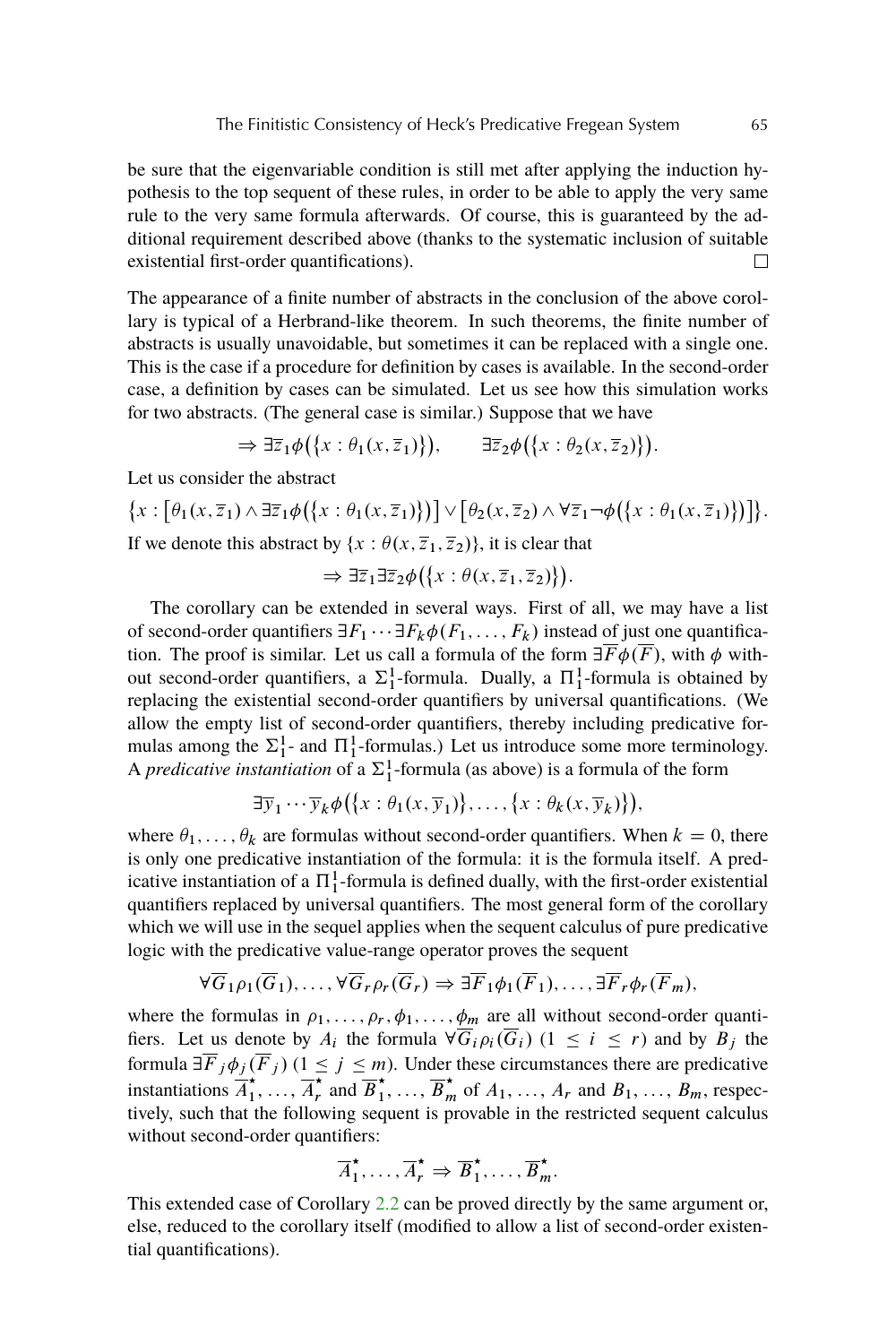**Definition 2.3** Let us consider a second-order language (with a distinguished symbol for first-order equality) extended with the predicative value-range operator. A  $\Pi_1^1$ -theory in this language is a theory with the first-order axioms of reflexivity, symmetry, and transitivity for equality, the further equality axiom

(Eq)  $\forall F \forall x \forall y (x = y \land F x \rightarrow F y),$ 

the axiom version of Law V,

(LV)  $\forall F \forall G(\hat{x}.Fx = \hat{x}.Gx \leftrightarrow \forall x (Fx \leftrightarrow Gx)),$ 

and  $\Pi_1^1$ -axioms peculiar to the theory (the so-called *proper* axioms of the theory). We call a  $\Pi_1^1$ -theory with no proper axioms a *pure*  $\Pi_1^1$ -theory.

Given a language as in the definition above, we may consider the restriction of this language to its first-order part: a so-called first-order Parsons language. Let T be a  $\Pi_1^1$ -theory. The *first-order schematization* of T is the theory  $T^s$ , formulated in the associated first-order Parsons language, obtained from T by replacing each  $\Pi_1^1$ -axiom, including (Eq) and (LV), by the associated predicative instantiations *which have no second-order variables*.

We are now ready to enunciate and give a finitistic proof of the following extension of Shoenfield's theorem.

**Theorem 2.4** *Let*  $\top$  *be a*  $\Pi_1^1$ -theory. If  $\top$ <sup>s</sup> is consistent, then  $\top$  *with predicative comprehension is also consistent.*

**Proof** Suppose that T with predicative comprehension proves a first-order contradiction  $\perp$ , for example,  $\exists x (x \neq x)$ . Let A be the conjunction of the axioms of equality of reflexivity, symmetry, and transitivity. Then there is a finite set of proper axioms  $A_1, \ldots, A_n$  of T such that one can derive the sequent

LV, Eq. 
$$
A, A_1, \ldots, A_n \Rightarrow \bot
$$

in pure predicative logic with the predicative value-range operator. Since both LV and Eq are  $\Pi_1^1$ -sentences, by the discussion following Corollary [2.2,](#page-3-0) there are sequences of predicative instantiations  $\overrightarrow{LV}$ ,  $\overrightarrow{Eq}$ ,  $\overrightarrow{A_1}$ , ...,  $\overrightarrow{A_n}$  of LV, Eq,  $A_1$ ,...,  $A_n$  (resp.) such that the sequent

$$
\overline{LV}^{\star}, \overline{Eq}^{\star}, A, \overline{A_1}^{\star}, \ldots, \overline{A_n}^{\star} \Rightarrow \bot
$$

is provable in the restriction of the calculus of pure predicative logic with the predicative value-range operator to the language without second-order quantifiers. If in this proof we replace all the second-order variables by (say) the abstract  $\{x : x = x\}$ , we have a first-order proof of the sequent

$$
\overline{LV}^{\circ}, \overline{Eq}^{\circ}, A, \overline{A}_1^{\circ}, \ldots, \overline{A}_n^{\circ} \Rightarrow \bot,
$$

where each  $\circ$ -formula is obtained from the corresponding  $\star$ -formula by the substitution described above. Since all these  $\circ$ -formulas are in  $\overline{T}^s$ , we have shown that  $\overline{T}^s$  is inconsistent.  $\Box$ 

The above proof is formalizable in  $\Delta_0$ (superexp). All syntactic manipulations are relatively simple. Technically, they are elementary, that is, formalizable in  $\Delta_0(\exp)$ , except for an application of the cut-elimination theorem. But, as noticed, this theorem is formalizable in  $\Delta_0$ (superexp).

<span id="page-5-0"></span>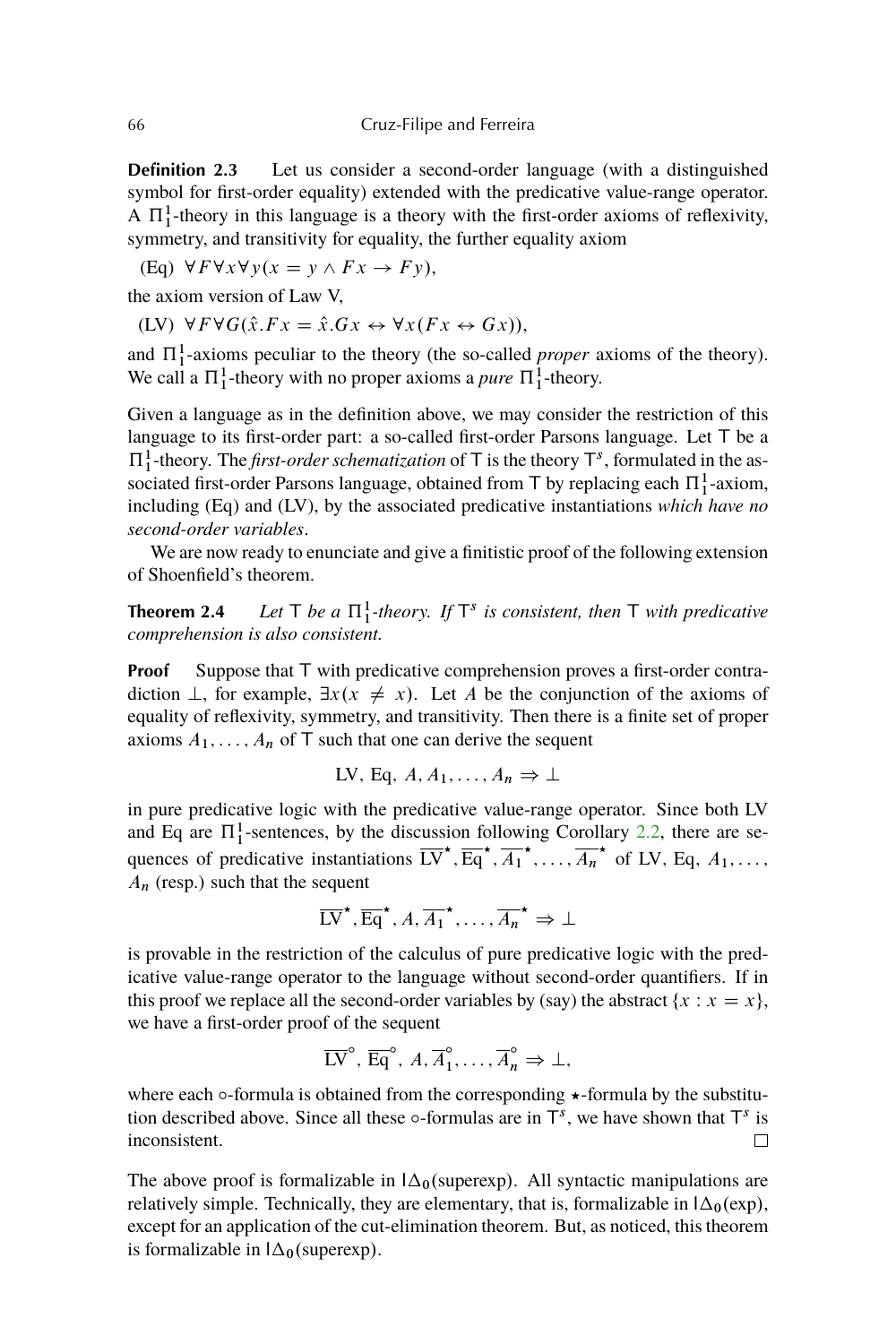<span id="page-6-0"></span>Let  $\check{H}$  be the pure  $\Pi_1^1$ -theory, based on the first-order language of equality, together with predicative comprehension. This theory only differs from Heck's predicative theory in that it does not allow the formation of impredicative value ranges (along with the corresponding Law V that goes with them).

**Corollary 2.5** H *is consistent.* 

**Proof** The first-order schematization of H is just Parsons theory. As remarked in the Introduction, Burgess proved the finitistic consistency of this theory in [\[1\]](#page-16-0). Now, use the above theorem.  $\Box$ 

# **3** The Extension to  $\Delta_1^1$ -Comprehension

The scheme of  $\Delta_1^1$ -comprehension is constituted by the formulas

$$
\forall x (\phi(x) \leftrightarrow \rho(x)) \rightarrow \exists F \forall x (Fx \leftrightarrow \phi(x)),
$$

where  $\phi$  is a  $\Sigma_1^1$ -formula and  $\rho$  is a  $\Pi_1^1$ -formula. The main aim of this section is to extend Theorem [2.4](#page-5-0) and prove finitistically the following result.

**Theorem 3.1** Let  $\top$  be a  $\Pi_1^1$ -theory. If  $\top$ <sup>s</sup> is consistent, then  $\top$  with  $\Delta_1^1$ -compre*hension is also consistent.*

In a first-order Parsons language, we can define a pairing operation. For instance, the Kuratowski–Wiener ordered pair is defined thus:

$$
\langle x, y \rangle := \hat{u} \cdot (u = \hat{v}(v = x \lor v = y) \lor u = \hat{v}(v = x)).
$$

In Parsons theory, this pairing operation satisfies the pairing axiom  $P$ :

$$
\forall x, y, u, v(\langle x, y \rangle = \langle u, v \rangle \to x = u \land y = v).
$$

The presence of pairing simplifies many formulations since there will be no need to speak of tuples. However, the presence of pairing seems to be unavoidable for the efficient formulation of the following principle.

**Definition 3.2** Modified  $\Sigma_1^1$ -choice is the following scheme:

$$
\forall x \exists F \phi(F, x) \rightarrow \exists R \forall x \exists y \phi(R_{x,y}, x),
$$

where  $\phi$  has no second-order quantifiers and  $R_{x,y}(u)$  stands for  $R(\langle u, \langle x, y \rangle \rangle)$ .

The (seeming) unavoidability of pairing in the formulation of the above principle lies in the fact that the occurrences of the variable  $y$  above may play the role of a tuple of variables of unspecified arity. As it will be clear by the proof of Lemma [3.4](#page-7-0) below, this is important because we are going to rely on Corollary [2.2](#page-3-0) and, therefore, on abstracts with (unspecified) tuples of new variables.

Modified  $\Sigma_1^1$ -choice was introduced in [\[6\]](#page-17-0), where the following result was proved. We repeat the argument here for completeness.

**Lemma 3.3** *A pure*  $\Pi_1^1$ -theory with predicative comprehension and modified  $\Sigma_1^1$ -choice proves the scheme of  $\Delta_1^1$ -comprehension.

**Proof** We argue informally. Suppose that  $\forall x (\forall G \phi(G, x) \leftrightarrow \exists F \rho(F, x))$ , where both  $\phi$  and  $\rho$  have no second-order quantifiers. In particular,

$$
\forall x \exists G \exists F (\phi(G, x) \rightarrow \rho(F, x)).
$$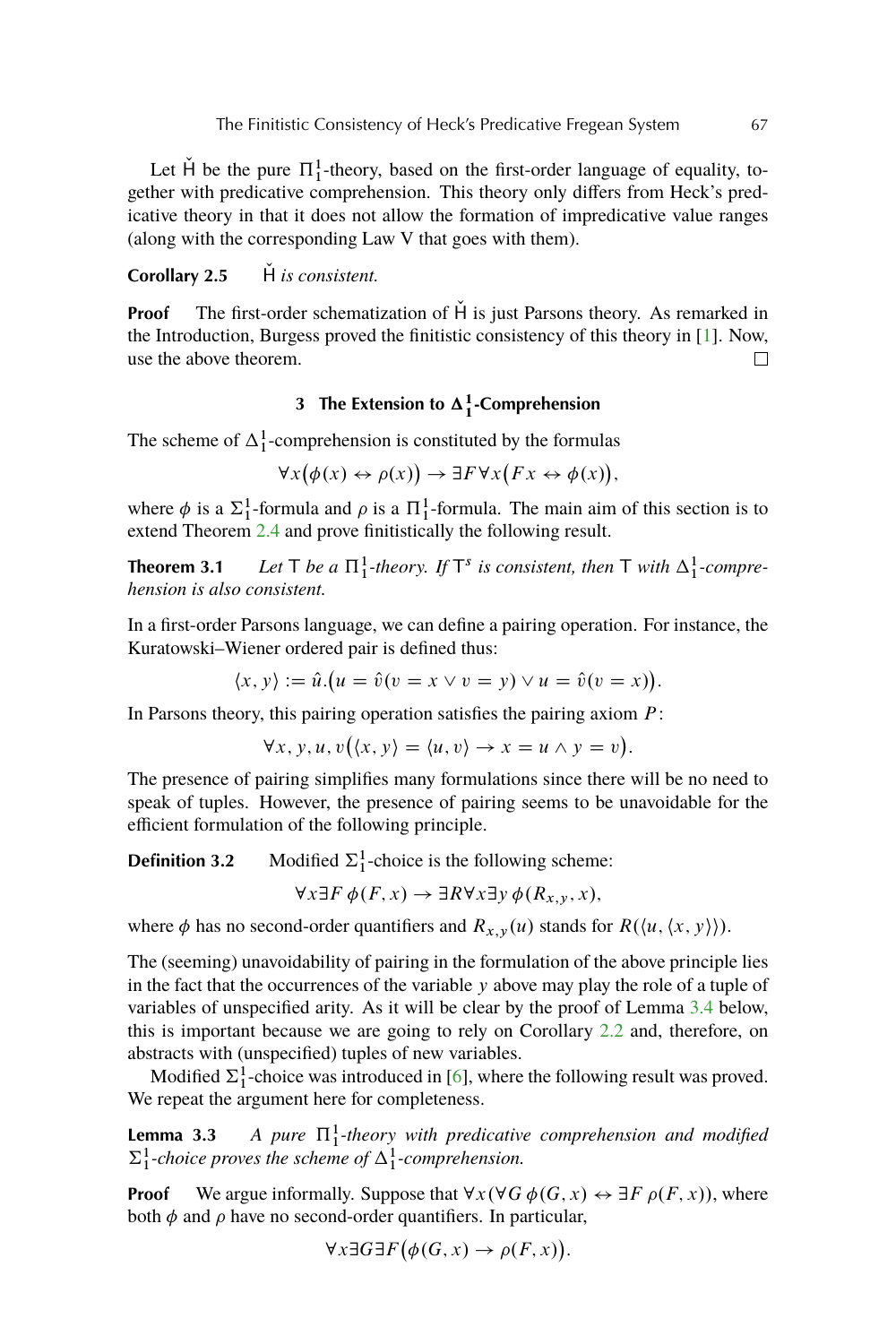<span id="page-7-0"></span>By modified  $\Sigma_1^1$ -choice (and using pairing cleverly), it is not difficult to conclude that  $\exists R \exists Q \forall x \exists y \exists z (\phi(R_{x,y}, x) \rightarrow \rho(Q_{x,z}, x))$ . Take R and Q such that

$$
\forall x \exists y \exists z (\phi(R_{x,y}, x) \to \rho(Q_{x,z}, x)).
$$

We claim that  $\exists F \rho(F, x)$  is equivalent to  $\exists z \rho(Q_{x,z}, x)$ . Note that the latter formula is predicative and, therefore, we can apply predicative comprehension to it. The right-to-left direction of the claim is obvious. Let  $x$  be given, and assume that  $\exists F \rho(F, x)$ . Take y and z such that  $\phi(R_{x,y}, x) \to \rho(Q_{x,z}, x)$ . By hypothesis, we have  $\forall G \phi(G, x)$ . In particular,  $\phi(R_{x,y}, x)$ . We get  $\rho(Q_{x,z}, x)$  and, therefore,  $\exists z \rho(Q_{x,z}, x).$ 

In order to prove Theorem [3.1,](#page-6-0) we consider an extension of the calculus of sequents of the pure predicative logic with the predicative value-range operator. The extension is obtained by adding the following rule:

$$
(choice) \qquad \qquad \frac{\Gamma \Rightarrow \Delta, \exists F \phi(F, a)}{\Gamma \Rightarrow \Delta, \exists R \forall x \exists y \phi(R_{x,y}, x)}
$$

where  $\phi$  has no second-order quantifiers and a is an eigenvariable. The following formal deduction shows that modified  $\Sigma_1^1$ -choice is provable in this extended calculus:  $\overline{P}$   $\overline{P}$   $\overline{P}$   $\overline{P}$   $\overline{P}$   $\overline{P}$   $\overline{P}$   $\overline{P}$   $\overline{P}$   $\overline{P}$   $\overline{P}$   $\overline{P}$   $\overline{P}$   $\overline{P}$   $\overline{P}$   $\overline{P}$   $\overline{P}$   $\overline{P}$   $\overline{P}$   $\overline{P}$   $\overline{P}$   $\overline{P}$   $\overline{P}$   $\overline{P}$   $\overline{$ 

$$
\begin{array}{ll}\n(\forall l) & \frac{\exists F \phi(F, a) \Rightarrow \exists F \phi(F, a)}{\forall x \exists F \phi(F, x) \Rightarrow \exists F \phi(F, a)} \\
(\text{choice}) & \frac{\forall x \exists F \phi(F, x) \Rightarrow \exists F \phi(F, a)}{\forall x \exists F \phi(F, x) \Rightarrow \exists R \forall x \exists y \phi(R_{x, y}, x)} \\
(\rightarrow r) & \Rightarrow \forall x \exists F \phi(F, x) \rightarrow \exists R \forall x \exists y \phi(R_{x, y}, x)\n\end{array}
$$

The extended calculus does not enjoy the property of cut elimination. When one tries to eliminate a cut coming from the application of (*choice*), there is no way to proceed. However, it is a known observation (see, e.g., Buss [\[4\]](#page-17-0) in a slightly different setting) that proofs with (*choice*) enjoy *partial* cut elimination, in the sense that all cuts—with the exception of those whose cut formula is a  $\Sigma_1^1$ -formula—can be eliminated. This has a conspicuous consequence for proofs of sequents consisting only of  $\Sigma_1^1$ -formulas. In this case, a proof of such a sequent enjoying partial cut-elimination consists solely of  $\Sigma_1^1$ -formulas (because of the subformula property). In a nutshell: If a sequent consisting only of  $\Sigma_1^1$ -formulas is provable in the extended sequent calculus, then it has a proof, in the same calculus, consisting only of  $\Sigma_1^1$ -formulas.

**Lemma 3.4** If a sequent consisting only of  $\Sigma_1^1$ -formulas can be proved in the *sequent calculus of pure predicative logic with the predicative value-range operator extended with the rule (*choice*), then it can be proved* without *this rule in the presence of the pairing axiom* P*.*

**Proof** As we have discussed, such a sequent has a proof consisting only of  $\Sigma_1^1$ -formulas. We prove by induction on the number of inferences of this proof that the sequent can be proved without (*choice*) in the presence of the pairing axiom P. The only case that must be discussed is when the proof ends with an application of (*choice*). So, let us consider an application of (*choice*) in which the sequents  $\Gamma$  and  $\Delta$  consist solely of  $\Sigma_1^1$ -formulas. By the induction hypothesis, there is a proof in the restricted system—that is, without (*choice*)—of the sequent  $P, \Gamma \Rightarrow \Delta, \exists F \phi(F, a)$ . If  $\Gamma$  has the form  $\exists \overline{G}_1 \rho_1(\overline{G}_1), \ldots, \exists \overline{G}_r \rho_r(\overline{G}_r)$ , where the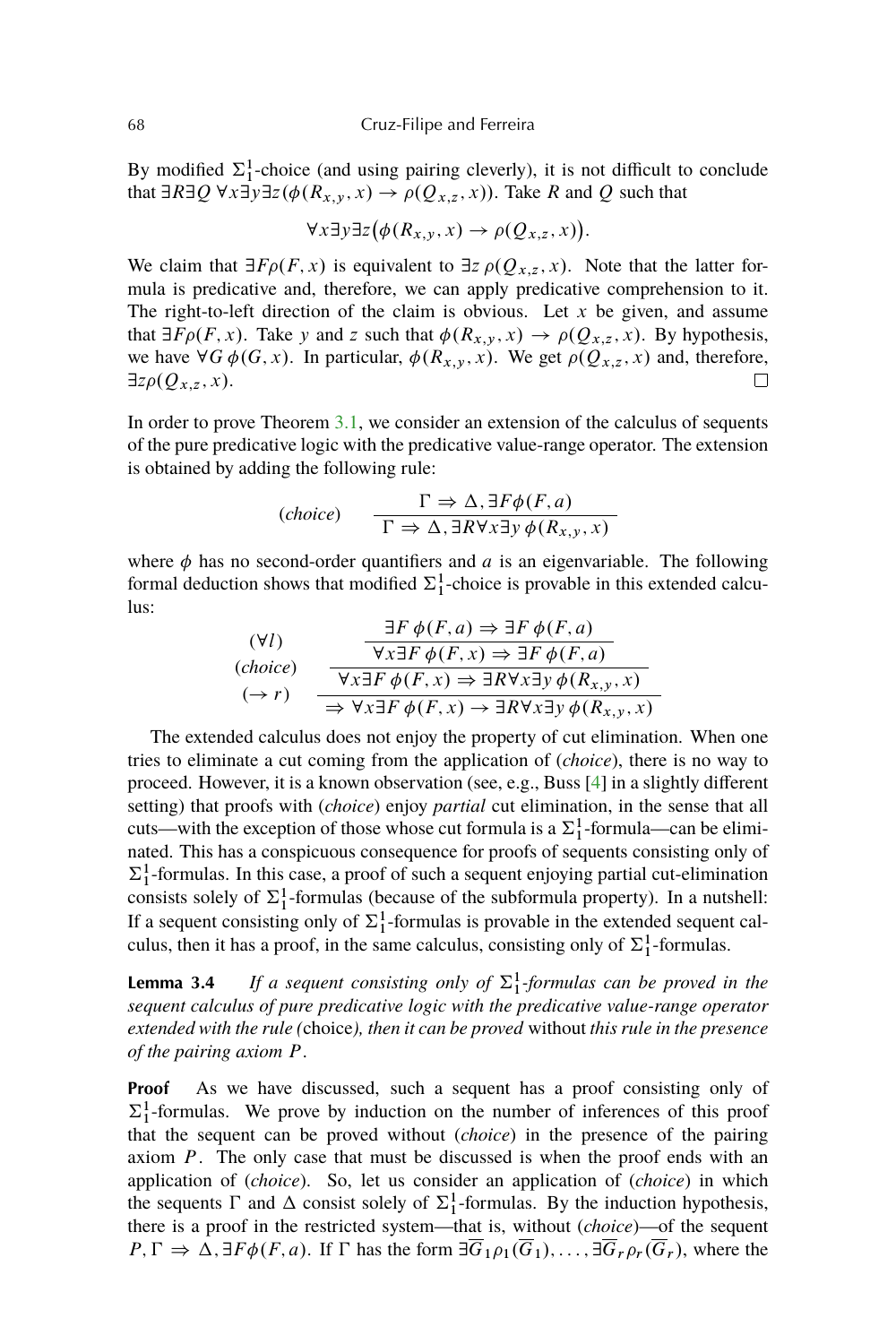formulas  $\rho_1(\overline{G}_1), \ldots, \rho_r(\overline{G}_r)$  are all without second-order quantifications, then the restricted system proves

$$
P, \rho_1(\overline{G}_1), \ldots, \rho_r(\overline{G}_r) \Rightarrow \Delta, \exists F \phi(F, a).
$$

By the discussion following Theorem [2.2,](#page-3-0) we can replace the  $\Sigma_1^1$ -formulas in  $\Delta$  and the very formula  $\exists F \phi(F, a)$  by suitable predicative instantiations. We actually only care for the instantiations of the last formula. As discussed, these instantiations can be reduced to only one. Let this instantiation be given by the abstract  $\{u : \theta(u, y, a)\}.$ Note that we may assume that  $y$  is a single variable because of the availability of the pairing axiom.

In short, the restricted theory proves

$$
P, \rho_1(\overline{G}_1), \ldots, \rho_r(\overline{G}_r) \Rightarrow \Delta, \exists y \phi \big( \{u : \theta(u, y, a) \}, a \big).
$$

Let  $\hat{\theta}(z)$  be the formula  $\exists u, y, x$  ( $\theta(u, y, x) \wedge z = \langle u, \langle x, y \rangle \rangle$ ). It is easy to see that  $\theta(u, y, x)$  and  $\tilde{\theta}(\langle u, \langle x, y \rangle)$  are equivalent (provably in the restricted system *with the pairing axiom*). Therefore, the restricted theory proves

$$
P, \rho_1(\overline{G}_1), \ldots, \rho_r(\overline{G}_r) \Rightarrow \Delta, \exists y \phi(\{u : \tilde{\theta}([u, \langle a, y \rangle])\}, a).
$$

Using the  $\forall r$ -rule, it also proves

$$
P, \rho_1(\overline{G}_1), \ldots, \rho_r(\overline{G}_r) \Rightarrow \Delta, \forall x \exists y \phi(\{u : \tilde{\theta}([u, \langle x, y \rangle])\}, x),
$$

and, hence,  $P, \rho_1(\overline{G}_1), \ldots, \rho_r(\overline{G}_r) \Rightarrow \Delta, \exists R \forall x \exists y \phi(R_{x,y}, x)$ . We conclude that the sequent

$$
P, \exists \overline{G}_1 \rho_1(\overline{G}_1), \dots, \exists \overline{G}_r \rho_r(\overline{G}_r) \Rightarrow \Delta, \exists R \forall x \exists y \phi(R_{x,y}, x)
$$

is provable in the restricted system. In other words, the restricted system does indeed prove the sequent  $P, \Gamma \Rightarrow \Delta, \exists R \forall x \exists y \phi(R_{x,y}, x)$ , which corresponds to the conclusion of the rule (*choice*).  $\Box$ 

We are now ready to prove Theorem  $3.1$ . We will actually show that the theory  $T$  with  $\Delta_1^1$ -comprehension is  $\Sigma_1^1$ -conservative over T with predicative comprehension (then apply Theorem [2.4\)](#page-5-0). Suppose that B is a  $\Sigma_1^1$ -sentence and that the theory T with  $\Delta_1^1$ -comprehension proves B. Let A be the conjunction of the axioms of reflexivity, symmetry, and transitivity for equality. Then there is a finite set of proper axioms  $A_1, \ldots, A_n$  of T such that the sequent

$$
LV, Eq, A, A_1, \ldots, A_n \Rightarrow B
$$

is provable in the extension, with (*choice*), of the calculus of sequents of the pure predicative logic with the predicative value-range operator. All the formulas in the antecedent of the above sequent are  $\Pi_1^1$ -formulas. Consider their negations  $\widetilde{LV}, \widetilde{Eq}, \widetilde{A_1}, \ldots, \widetilde{A_n}$  in the form of  $\Sigma_1^1$ -formulas by using the De Morgan laws. Of course, we can prove the sequent

$$
A \Rightarrow \widetilde{\mathrm{LV}}, \widetilde{\mathrm{Eq}}, \widetilde{A_1}, \ldots, \widetilde{A_n}, B
$$

in the extended calculus. By Lemma [3.4,](#page-7-0) the sequent

$$
P, A \Rightarrow \widetilde{\text{LV}}, \widetilde{\text{Eq}}, \widetilde{A_1}, \ldots, \widetilde{A_n}, B
$$

can be proved in the calculus of sequents of the pure predicative logic with the predicative value-range operator. Therefore, so it happens with the sequent

$$
LV, Eq, P, A, A_1, \ldots, A_n \Rightarrow B.
$$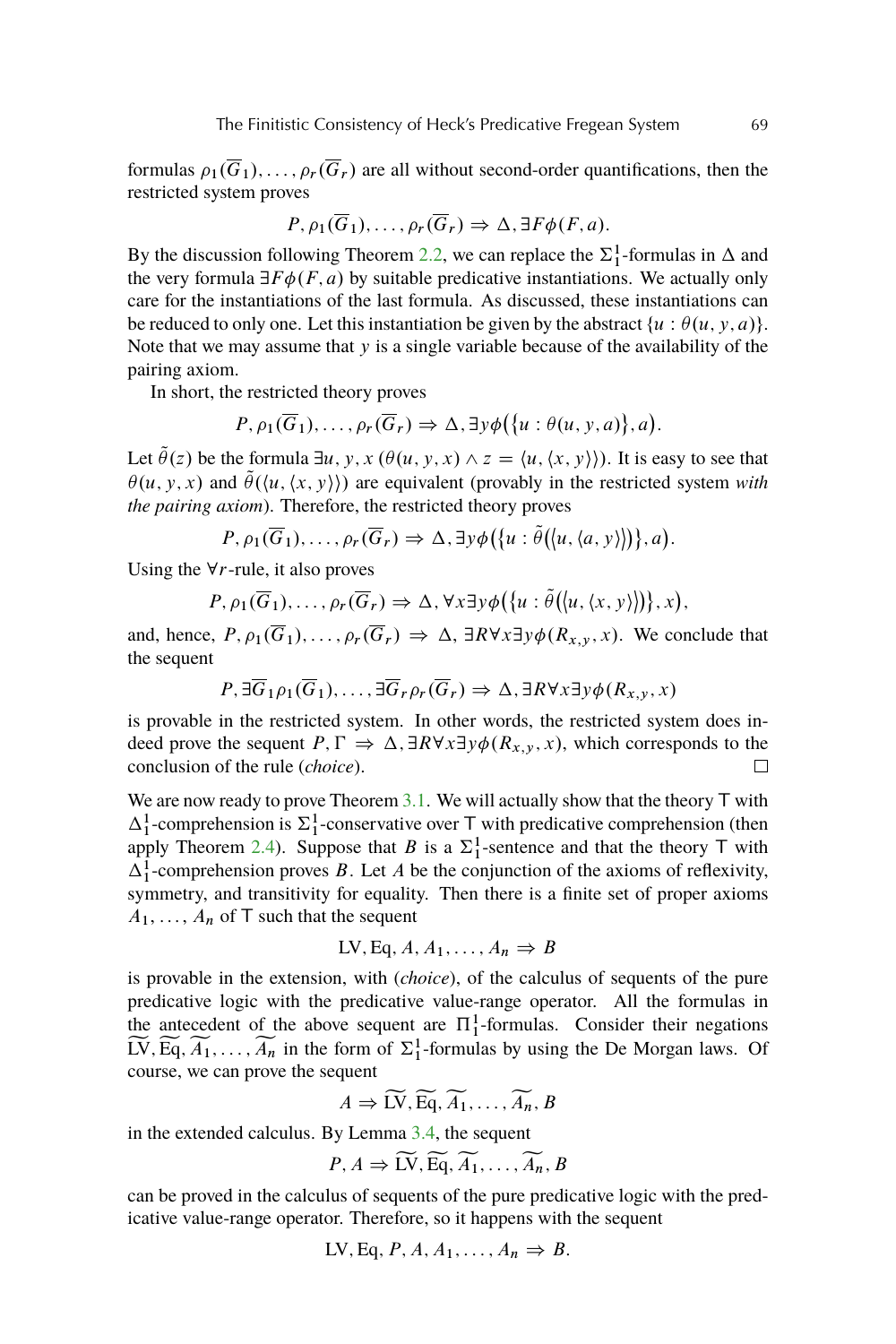## <span id="page-9-0"></span>70 Cruz-Filipe and Ferreira

It follows that the theory  $\top$  with predicative comprehension proves  $B$ .

The proof of Theorem [3.1](#page-6-0) is finished, and it is plain that it can be formalized in  $\Delta_0$ (superexp). It is also worth noting that the proof delivers more than  $\Delta_1^1$ -comprehension: it even delivers modified  $\Sigma_1^1$ -choice.

### **4 The Consistency of Heck's Predicative Second-Order System**

It was observed in the Introduction that the consistency of Parsons theory has a finitistic proof, formalizable in  $\Delta_0$ (super<sup>2</sup>exp). Hence, by Corollary [2.5,](#page-6-0) the theory  $\check{H}$ (the modification of Heck's predicative theory that does not allow the formation of impredicative value-range terms) has a consistency proof in  $\Delta_0$ (super<sup>2</sup>exp). In this section, we show that Heck's theory H, with the full value-range operator as regulated by schematic Law V, has also a consistency proof in the theory  $\Delta_0$ (super<sup>2</sup>exp).

In order to take care of impredicative value-range terms, we chose to work on the firm and well-studied ground of theories without a variable-binding term-forming operator. We define a (consistent) theory  $PV_{\omega}^+$  and show that H is interpretable in it. The language of this theory is the language of  $PV_{\omega}$  of Burgess (cf. [\[2\]](#page-16-0)) together with a pairing apparatus (pairing objects into objects). Briefly put, there is a style of variables  $x, y, z, \ldots$  (first-order variables) for objects and, for each natural number  $n$ , a style of variable for *n*th round concept variables  $F^n$ ,  $G^n$ ,  $H^n$ , .... (We usually omit the superscript of zeroth round concept variables and write  $F, G, H, \ldots$  instead.) We have the identity symbol  $=$  for objects, a binary function symbol  $\langle , \rangle$  for the pairing of objects, and, for each *n*, an extension symbol  $\ddagger^n$  which can be applied to *n*th round concept variables  $F^n$  in order to form a first-order term  $\ddagger$ <sup>n</sup> $F^n$ . (When  $n = 0$ , we usually omit the superscripts and simply write  $\ddagger F$ .) The part of the language restricted to variables of round at most *n* is denoted by  $\mathcal{L}_n$ . (Hence, only extension symbols  $\ddagger^k$ , with  $k \leq n$ , appear in  $\mathcal{L}_n$ .) The full language is denoted by  $\mathcal{L}_{\omega}$ . There are four kinds of axioms:

- (1)  $\langle x, y \rangle = \langle u, v \rangle \rightarrow x = u \wedge y = v;$
- (2) predicative comprehension and modified  $\Sigma_1^1$ -choice for the fragment  $\mathcal{L}_0$ ; that is, the following two schemes of formulas:  $\exists F \forall x (Fx \leftrightarrow \theta(x))$  and  $\forall x \exists F \phi(F, x) \rightarrow \exists R \forall x \exists y \phi(R_{x,y}, x)$ , where  $\theta$  and  $\phi$  are formulas of  $\mathcal{L}_0$ without second-order quantifiers;
- (3)  $\exists F^n \forall x (F^n x \leftrightarrow \phi(x))$ , for  $n \ge 1$  and  $\phi$  a formula of  $\mathcal{L}_n$  without secondorder quantifiers of variables of round  $n$ ;
- (4)  $\frac{4}{3}$ <sup>n</sup>  $F^n = \frac{4}{3}$ <sup>m</sup> $G^m \leftrightarrow \forall x (F^n x \leftrightarrow G^m x)$ , for natural numbers *n* and *m*.

**Lemma 4.1** *Heck's theory* H *is interpretable in*  $PV_{\omega}^+$ .

**Proof** The first-order domain of H is interpreted by the first-order domain of  $PV_{\omega}^+$ , and the second-order domain of H is interpreted by the *zeroth* round domain of  $PV_{\omega}^+$ . We must interpret the value-range operator of H. The treatment is different depending on whether the term is predicative or impredicative.

Let us first consider the predicative case, concerning terms of Heck's language of the form  $\hat{x}.\phi(x)$ , where  $\phi$  has no second-order quantifiers. The interpretation of these terms relies crucially on the availability of modified  $\Sigma_1^1$ -choice, as stated in axiom (2). The class of *extended*  $\Sigma_1^1$ -formulas (resp., *extended*  $\Pi_1^1$ -formulas) is the smallest class of formulas of  $\mathcal{L}_0$  which contains the formulas without second-order quantifiers and is closed for conjunction, disjunction, first-order quantifications, and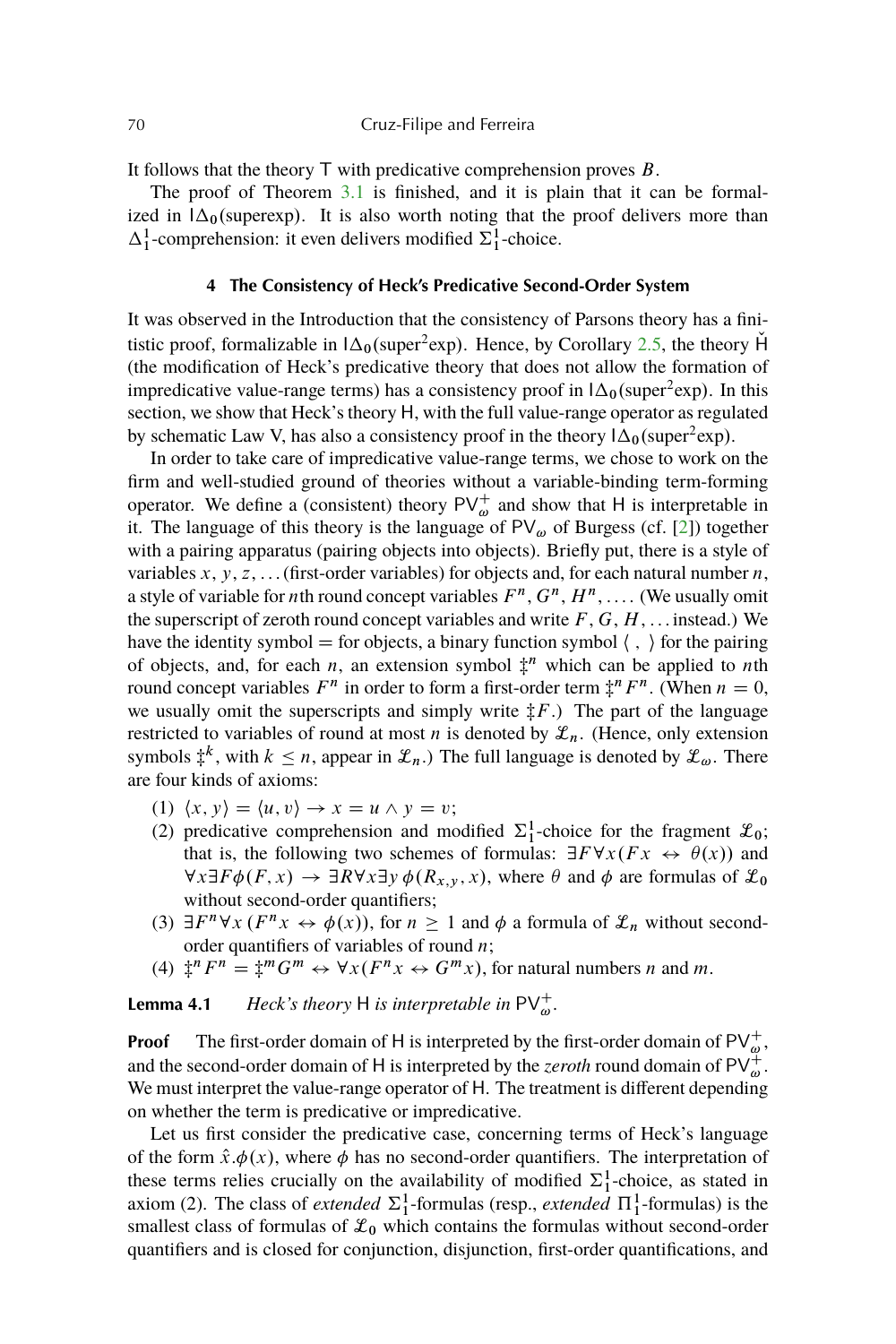existential second-order quantifiers (resp., universal second-order quantifiers). Since we have modified  $\Sigma_1^1$ -choice in  $\mathcal{L}_0$ , every extended  $\Sigma_1^1$ -formula (resp., extended  $\Pi_1^1$ -formula) is equivalent to a  $\Sigma_1^1$ -formula (resp., a  $\Pi_1^1$ -formula) of the language  $\mathcal{L}_0$ .

We are now ready to interpret H in the fragment of  $PV_{\omega}^+$  restricted to  $\mathcal{L}_0$ . The terms of H of the form  $\hat{x}.\phi(x)$  can be ranked according to the depth of nesting of these terms. If the rank is zero, this means that there are no value-range operators in  $\phi$ . Let  $\mathcal{L}_{H0}$  be the fragment of the language  $\mathcal{L}_{H}$  of H in which only terms of rank 0 occur. We interpret a formula of the form  $\hat{x}.\phi(x) = y$ , where  $\hat{x}.\phi(x)$  has rank 0, by the formula  $\exists F (y = \pm F \wedge \forall x (Fx \leftrightarrow \phi(x)))$ . By predicative comprehension and axiom (4) restricted to  $m = n = 0$ , this formula is equivalent to the  $\Pi_1^1$ -formula:  $\forall F (\forall x (Fx \leftrightarrow \phi(x)) \rightarrow y = \ddagger F)$ . Of course, a negation of the form  $\hat{x} \cdot \phi(x) \neq y$ , for  $\hat{x}.\phi(x)$  of rank 0, can also be put in  $\Sigma_1^1$ - and  $\Pi_1^1$ -form. With this base case discussed, it is now standard to translate (by induction on the complexity) every formula  $\phi$  of  $\mathcal{L}_{\check{H}^0}$  without second-order quantifiers into equivalent extended  $\Sigma_1^1$ -formulas  $\phi^{\exists}$  and extended  $\Pi_1^1$ -formulas  $\phi^{\forall}$  of  $\mathcal{L}_0$ . By  $\Delta_1^1$ -comprehension (a consequence of axiom (2)), we have (\*)  $PV_{\omega}^+$   $\vdash \exists F \forall x ((Fx \leftrightarrow \phi^{\exists}(x)) \land (Fx \leftrightarrow \phi^{\forall}(x)))$ for such  $\phi$  of  $\mathcal{L}_{H0}$ . Suppose now that  $\hat{x}.\phi(x)$  is a term of rank 1. Let us interpret the formula  $\hat{x}.\phi(x) = y$ . We translate this equality by the equivalent formulas  $\exists F(y = \ddagger F \wedge \forall x (Fx \leftrightarrow \phi^{\exists}(x)))$  and  $\forall F(\forall x (Fx \leftrightarrow \phi^{\forall}(x)) \rightarrow y = \ddagger F)$ . This time the equivalence holds because we have  $(*)$ , as well as the already-mentioned restriction of (4). Note that the above formulas are *equivalent* to  $\Sigma_1^1$ -formulas and  $\Pi_1^1$ -formulas, respectively. This can be easily seen by replacing  $\phi^{\exists}$  by  $\phi^{\forall}$  (and vice versa) in appropriate places. The translation standardly extends to all formulas of  $\mathcal{L}_{\check{H}^1}$  (the fragment of  $\mathcal{L}_{\check{H}}$  in which only terms of rank 0 and one occur) *without second-order quantifiers*, and the comprehension scheme (\*) extends to these formulas. It is clear that the iteration of this process provides a translation of the formulas of  $\mathcal{L}_{\check{H}}$  without second-order quantifiers into the fragment of PV $_{\omega}^+$  restricted to  $\mathcal{L}_0$ . By construction, the comprehension principle  $(*)$  holds for these formulas. The extension of the translation to all formulas of  ${\mathcal X}_{\check H}$  is automatic: Translate second-order quantifiers by corresponding (zero round) second-order quantifiers. Since the base case without second-order quantifiers has two (equivalent) translations, we fix one such translation and extend it—as was just described—to all formulas of  $\dot{H}$ :  $\phi \rightarrow \phi^T$ .

It remains to extend the interpretation to the full language of H, that is, to formulas which also include terms of the form  $\hat{x} \cdot \phi(x)$ , where  $\phi$  may have second-order quantifiers. We can give a (impredicative) rank to terms of this form. If  $\phi$  has no secondorder quantifiers, the term  $\hat{x}.\phi(x)$  has zero (impredicative) rank. If  $\phi$  has only terms of (impredicative) rank  $\leq n$ , then  $\hat{x}.\phi(x)$  has (impredicative) rank  $\leq n + 1$ . We have already shown how to interpret formulas of the language of  $\dot{H}$ , that is, formulas of  $H$ which only have terms of zero (impredicative) rank. Given one such formula  $\phi(x)$ , we translate the equality  $\hat{x} \cdot \phi(x) = y$  by  $\exists F^1(y) = \frac{1}{x} F^1 \wedge \forall x (F^1 x \leftrightarrow \phi^T(x))$ . Note that, due to axiom (3),  $PV_{\omega}^+ \vdash \exists F^1 \forall x (\check{F}^1 x \leftrightarrow \phi^T(x))$ . It is now standard to translate formulas of H with terms of at most impredicative rank 1 by formulas of  $\mathcal{L}_1$ . This procedure can be iterated and we end up translating the formulas of H which only include terms of at most (impredicative) rank n by formulas of  $\mathcal{L}_n$ . The translation of the Law V of the theory H is provable in  $PV_{\omega}^{+}$  because of axiom scheme (4).

We have obtained an interpretation of H into  $PV_{\omega}^+$ .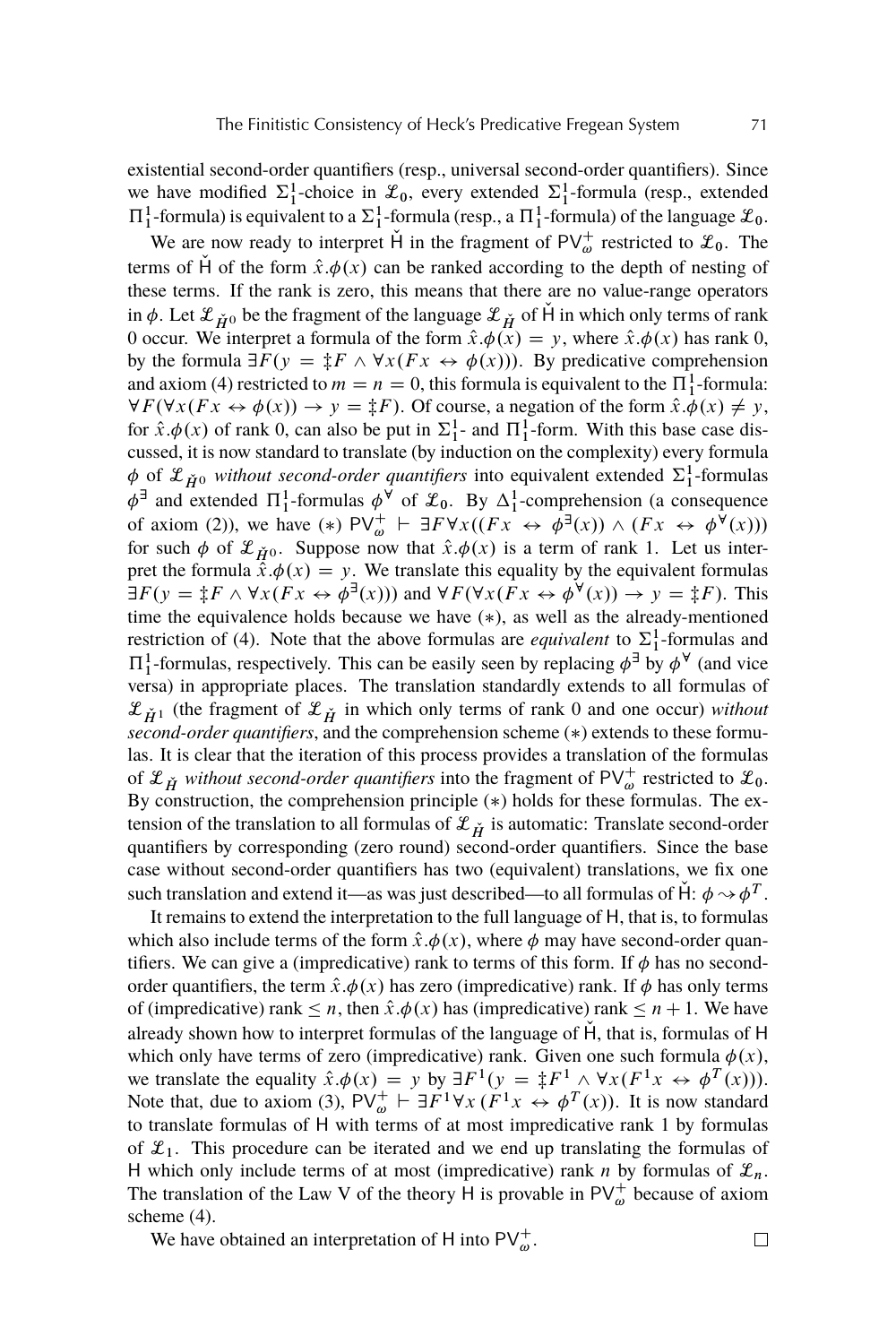<span id="page-11-0"></span>Let us call T<sub>0</sub> the restriction of the theory PV<sup>+</sup><sub>ω</sub> to  $\mathcal{L}_0$ , together with the sentences  $\exists_k x \forall F(x \neq \ddagger F)$  (one for each natural number k, saying that there are at least k objects outside of the range of  $\ddagger$ ).

## **Lemma 4.2** *The theory*  $T_0$  *is consistent.*

**Proof** The proof consists of three steps. In the first step, we observe that Burgess's consistency proof of Parsons's theory in [\[2,](#page-16-0) pp. 136–37, p. 140] can be easily adapted so that it contains an auxiliary unary predicate symbol  $R$  such that (i) the scheme  $-R(\hat{x}, \phi(x))$  holds for all formulas  $\phi$  of the language; (ii)  $\exists_k xR(x)$ , for all natural numbers  $k$ . In the second step, we use the results of Section  $3$  to conclude that the second-order version of this theory with predicative comprehension, modified  $\Sigma_1^1$ -choice, and the axiom  $\forall F \neg R(\hat{x}.Fx)$  is consistent. (This is the *only step* in proving the finitistic consistency of H where we use the results of the previous sections.) In the third step, we interpret  $T_0$  in the theory of the previous step by translating  $\hat{\tau}F$  by  $\hat{x}$ . Fx and pairing via the Kuratowski–Wiener definition. It is clear that this argument does the job.  $\Box$ 

We are making the seemingly strange maneuver of working with the (two-sorted) first-order theory  $T_0$  instead of working over the more natural theory described in the first step of the above proof. The reason is that in order to deal with impredicative value-range terms, we need to rely on some results typical of first-order logic: the splitting lemma, the injection lemma, the representatives lemma, and so forth (cf. [\[2\]](#page-16-0)). These results have not yet been considered in the framework of a language with value ranges.

# **Lemma 4.3** *The theory*  $PV_{\omega}^+$  *is consistent.*

**Proof** We have shown that the theory  $T_0$  is consistent. Notice that there are infinitely many elements outside of the range of  $\ddagger$ . (The intuitive idea is that there is enough room left for interpreting the impredicative value ranges.) The construction at the turn of [\[2,](#page-16-0) pp. 136–37] (which uses the above-mentioned splitting lemma, injection lemma, representatives lemma, etc.) shows that the theory  $T_1$ , the restriction of PV<sup>+</sup> to the language  $\mathcal{L}_1$ , is consistent. Moreover, we can ensure that  $\exists_k x \forall F^1(x \neq \ddot{\ddot{\ddot{\xi}}}^1 F^1)$ . Of course, this process iterates to all the restrictions  $T_n$  of  $PV_{\omega}^+$  to the language  $\mathscr{L}_n$ . Therefore, the consistency of their union, that is, of  $PV_{\omega}^+$ , is established.  $\Box$ 

As Burgess remarks, the relative consistency proofs of  $T_{n+1}$  with respect to  $T_n$ are formalizable in  $\Delta_0$ (superexp). In fact, the theory  $\Delta_0$ (superexp) proves  $\forall n \, (\text{Con}_{\mathsf{T}_n} \rightarrow \text{Con}_{\mathsf{T}_n+1}),$  where  $\text{Con}_{\mathsf{T}}$  formalizes the consistency of the theory T. As a consequence, we get  $\Delta_0$ (super<sup>2</sup>exp)  $\vdash$  Con<sub>T<sub>0</sub></sub>  $\rightarrow$  Con<sub>PV<sub>ω</sub><sup>1</sup></sub>. On the other hand, the consistency of  $T_0$  hinges upon the consistency of Parsons theory. It is now clear that  $\Delta_0$ (super<sup>2</sup>exp)  $\vdash$  Con<sub>T<sub>0</sub></sub>. Hence,  $\Delta_0$ (super<sup>2</sup>exp)  $\vdash$  Con<sub>PV<sup>+</sup></sub><sub>∞</sub>. Now, by Lemma [4.1,](#page-9-0) we may conclude that the consistency of H is provable in  $1\Delta_0$ (super<sup>2</sup>exp). Of course, our proof even shows that this is also true for Heck's theory with the  $\Delta_1^1$ -comprehension scheme.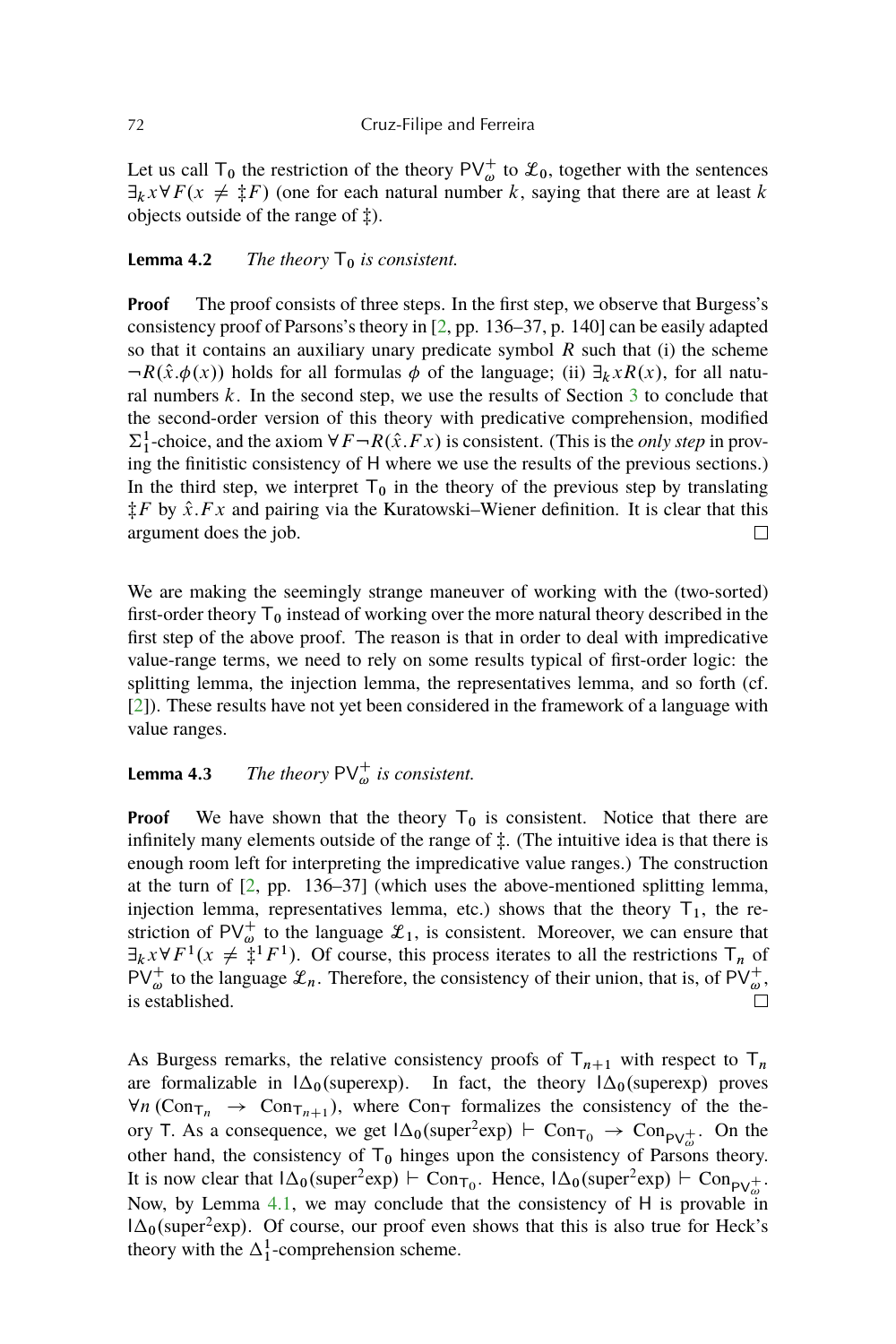## **5 The Consistency of Heck's Ramified Predicative System**

<span id="page-12-0"></span>Let  $T$  be a theory in a first-order Parsons language, and consider  $T^H$  its extension to the second-order language with predicative comprehension and with the full valuerange operator regulated by schematic Law V. The arguments of Section [4](#page-9-0) can be adapted to show the following.

## **Theorem 5.1** *If* T *is consistent, then* T <sup>H</sup> *is also consistent.*

Although the checking is a bit tiresome (one must go through Theorems [2.4,](#page-5-0) [3.1,](#page-6-0) and the constructions of Section [4\)](#page-9-0), it should be clear that the above theorem is also true for first-order Parsons languages with finitely many sorts. Therefore, we can apply the theorem to the theory  $T^H$  itself and get that  $(T^H)^H$  is consistent, if T is. We can iterate this procedure and define  $R_0 = T$  and  $R_{n+1} = (R_n)^H$ . Of course, the union of these theories is consistent. Do notice that, when we start with Parsons's "firstorder portion of the *Grundgesetze*," the union of these theories is essentially Heck's ramified predicative fragment of Frege's arithmetic (cf. [\[8,](#page-17-0) Section 4]). Therefore we have the following.

## **Theorem 5.2** *Heck's ramified predicative second-order system is consistent.*

This result was proved by Heck in [\[8\]](#page-17-0), using model theory. We have proved more. Theorem 5.1 is true even if we allow  $\Delta_1^1$ -comprehension (or modified  $\Sigma_1^1$ -choice) instead of just predicative comprehension. As a consequence, Theorem 5.2 also holds if, at each round, one has  $\Delta_1^1$ -comprehension (or even modified  $\Sigma_1^1$ -choice).

Our consistency proofs were designed to be finitistic. What finitistic theory proves Theorem 5.2 (and its extension mentioned in the previous paragraph)? The consistency of Parsons first-order theory is provable in  $\Delta_0$  (super<sup>2</sup>exp). Theorem 5.1 is also provable in this theory. Therefore, the above theorem is provable in  $\Delta_0$  (super<sup>3</sup>exp).

## **6 Some Observations, Some Questions**

We have observed in the Introduction that the bounded theory  $1\Delta_0$  is interpretable in Heck's predicative second-order system. One can do much better for Heck's ramified predicative second-order system: This theory interprets the bounded theory  $1\Delta_0$ (exp). This is a consequence of a result of Burgess and Hazen in [\[3\]](#page-17-0). What Burgess and Hazen actually show is that  $\Delta_0(\exp)$  is interpretable in the ramified predicative arithmetic built on top of an infinite Dedekind domain (axiomatized via a first-order theory with successor and zero symbols, and axioms saying that the successor is injective and that zero is outside the range of the injection). A close inspection of the proof shows that only two rounds of variables are necessary to interpret  $1\Delta_0$ (exp). Since the consistency of this two-round fragment is known to be provable in  $\Delta_0$ (superexp), the result is optimal for these two rounds. However, the consistency of the full ramified theory (with all finite rounds) is only known to be provable in  $1\Delta_0$ (super<sup>2</sup>exp). There is a gap between what is known to be interpretable in the Burgess–Hazen ramified theory (cf. the last section of [\[3\]](#page-17-0)) and the theory in which it is known that its consistency proof can be formalized. Is it possible to close this gap? The gap is even wider for Heck's ramified predicative second-order system because our consistency proof is only formalizable in  $\Delta_0$ (super<sup>3</sup>exp). Of course, Heck's ramified second-order system has more resources than the Burgess–Hazen ramified theory, due to the presence of the value-range operator. Can the presence of this operator be explored to obtain stronger interpretations? Can the gaps be bridged?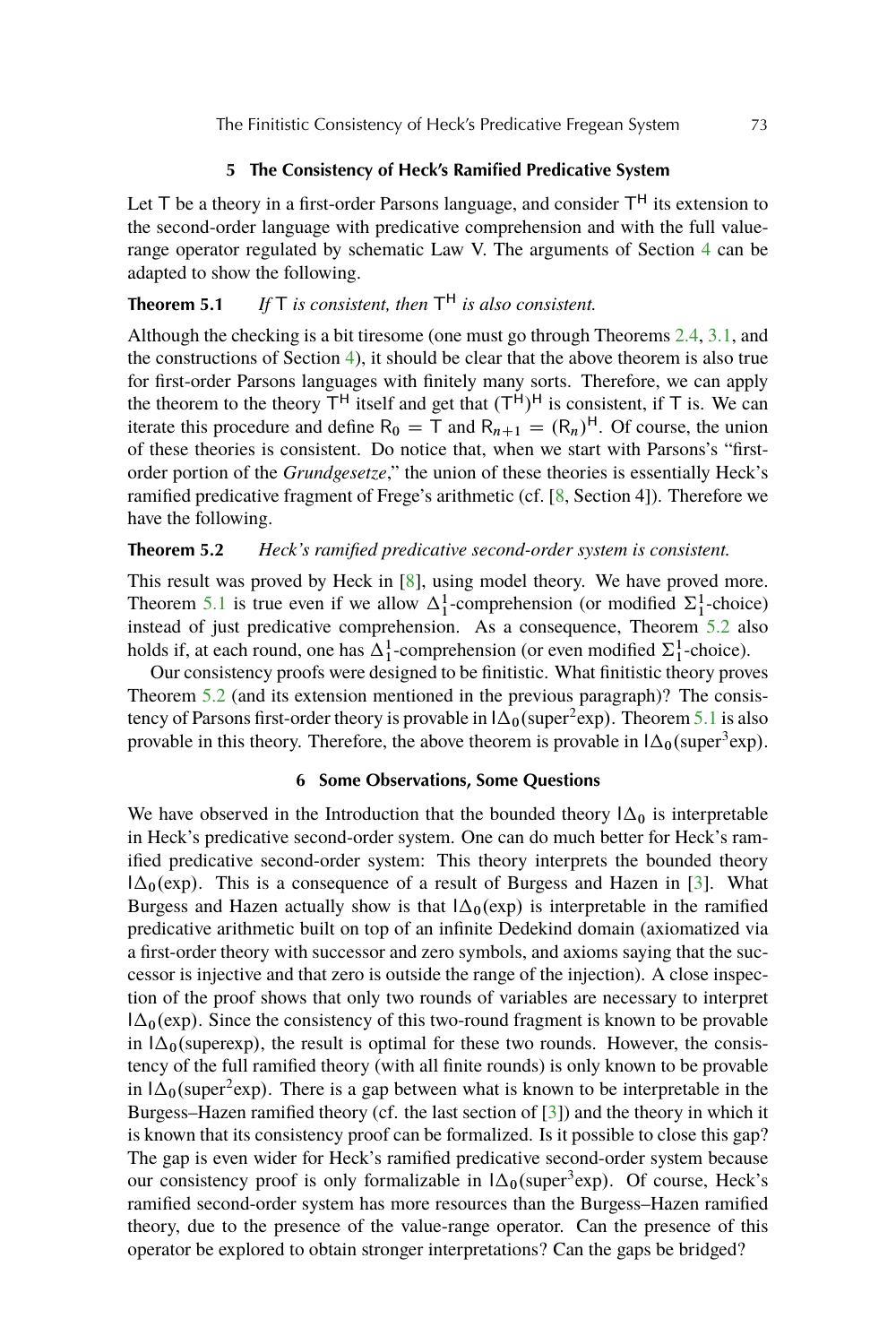### <span id="page-13-0"></span>74 Cruz-Filipe and Ferreira

## **Appendix: Predicative Cut Elimination**

The result that the theorem of cut elimination for pure predicative second-order logic is formalizable in the theory  $\Delta_0$ (superexp) seems to be folklore. The proof of Takeuti in [\[12\]](#page-17-0) does not seem to be readily formalizable in this theory. The problem hinges on the fact that a (predicative) instantiation of a second-order quantification can arise through first-order formulas of arbitrary complexity. A new measure of complexity of formulas is needed. Below, in order to avoid a transfinite measure, we opt for a two-stage cut elimination. In the first stage, we describe a cut-elimination procedure for cut formulas with second-order bounded quantifiers (second-order cuts). This procedure *does not* eliminate predicative cuts (i.e., cuts of first-order formulas, possibly with second-order parameters). We claim that this cutelimination result is formalizable in  $\Delta_0$ (superexp). Therefore, this theory proves that every theorem of pure predicative logic has a derivation without second-order cuts. The attentive reader will notice that this amount of cut-elimination is sufficient for the proofs of this paper, namely, for Corollary [2.2](#page-3-0) and (suitably adapted for the partial cut elimination used) for the remark before Lemma [3.4.](#page-7-0) However, having now a proof without second-order cuts, it is a well-trodden path to get the full cut-elimination result. We duly discuss this further stage also.

*Rules of the sequent calculus.* We work within the context of a sequent calculus where sequents are of the form  $\Gamma \Rightarrow \Delta$ , with  $\Gamma$  and  $\Delta$  finite *sets* of formulas (unlike in  $[12]$ ). As usual, we separate the elements in these sets by commas, and write, for example,  $\Gamma$ ,  $\varphi$  for  $\Gamma \cup {\varphi}$ . The logical rules are the same as in [\[12\]](#page-17-0), with two exceptions. First, the only structural rule is Cut. Second, axioms are of the form  $\Gamma, \varphi \Rightarrow \Delta, \varphi$ , where  $\varphi$  is a predicative formula. (This choice of initial sequents is specially adapted for the proof below.) We do without the syntactic distinction between free and bound variables and adopt the conventions of Schwichtenberg [\[10\]](#page-17-0) (suitably adapted to our setting) regarding this issue.

*Second-order size of a formula.* Since we are only interested in eliminating second-order cuts, we use a special measure for the size of a formula. In this measure, predicative formulas have measure zero. The *second-order size*  $|\varphi|_2$  of a formula  $\varphi$  is defined as follows:  $|\varphi|_2 = 0$  if  $\varphi$  is a predicative formula; in the *remaining cases*  $|\neg \varphi|_2 = |\forall x \varphi|_2 = |\exists x \varphi|_2 = |\forall^2 R \varphi|_2 = |\exists^2 R \varphi|_2 = |\varphi|_2 + 1$  and  $|\varphi \vee \psi|_2 = |\varphi \wedge \psi|_2 = |\varphi \rightarrow \psi|_2 = \max(|\varphi|_2, |\psi|_2) + 1.$ 

A straightforward induction shows that  $|\varphi[\theta/R]|_2 = |\varphi|_2$  for every formula  $\varphi$  and first-order abstract  $\theta$ . Here,  $\varphi[\theta/R]$  denotes the formula obtained by effecting the substitution of the abstract  $\theta$  for the second-order variable R in  $\varphi$ .

*Length of a derivation.* This is defined as in first-order logic, with axioms as derivations of length zero (see [\[10\]](#page-17-0)). We denote the length of a derivation d by  $|d|$ .

*Second-order cut rank of a derivation.* If d is a derivation, then the *second-order* cut rank of d is  $\rho_2(d) = \max{\{\vert \varphi \vert_2 : \varphi \text{ is a cut formula of } d\}}.$ 

Our strategy is an adaptation of the argument in [\[10\]](#page-17-0).

*Weakening lemma.* A derivation d of  $\Gamma \Rightarrow \Delta$  can be weakened into a derivation  $d_{\Gamma,\Delta}^{\Gamma',\Delta'}$  of  $\Gamma' \Rightarrow \Delta'$  by adding  $\Gamma' \setminus \Gamma$  to the left-hand side of each sequent and  $\Delta' \setminus \Delta$ to the right-hand side of each sequent, assuming  $\Gamma \subseteq \Gamma'$  and  $\Delta \subseteq \Delta'$ . The length and second-order cut rank of d and  $d_{\Gamma,\Delta}^{\Gamma',\Delta'}$  are the same.

*First-order substitution lemma.* If d is a derivation of  $\Gamma \Rightarrow \Delta$  and x is not the eigenvariable of any application of  $\forall r$  or  $\exists l$  in d, then, by replacing every occurrence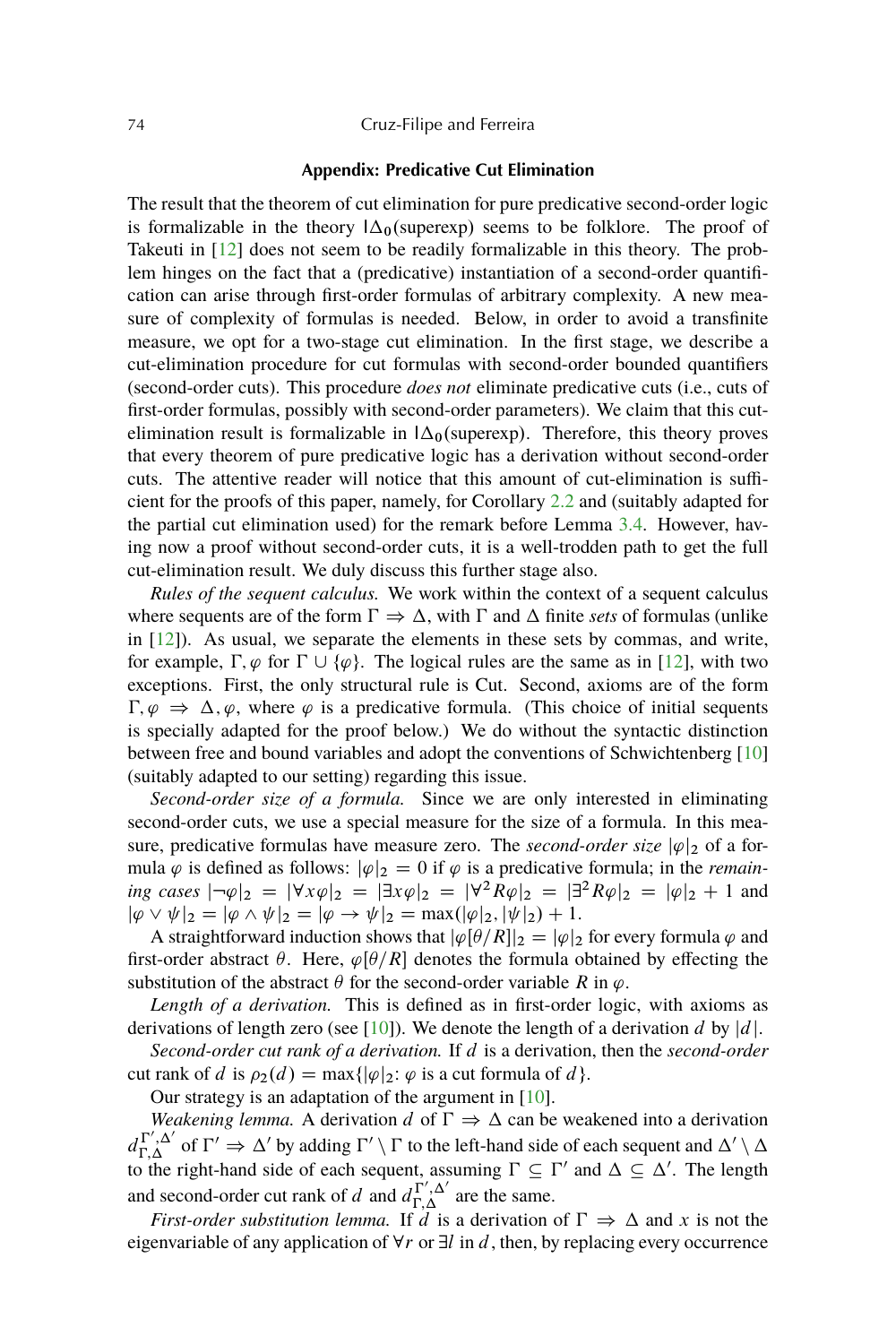<span id="page-14-0"></span>of x by a term s in d, one obtains a derivation  $d[s/x]$  of  $\Gamma[s/x] \Rightarrow \Delta[s/x]$  with the same length and second-order cut rank as d.

*Second-order substitution lemma.* If d is a derivation of  $\Gamma \Rightarrow \Delta$  and R is not the eigenvariable of any application of  $\forall^2 r$  or  $\exists^2 l$  in d then, by effecting the substitution of every occurrence of R by the predicative abstract  $\theta$  in d, one obtains a derivation  $d[\theta/R]$  of  $\Gamma[\theta/R] \Rightarrow \Delta[\theta/R]$  with the same length and second-order cut rank as d. Both the remark after the definition of second-order size of a formula and our statement of the axioms with *first-order formulas*  $\varphi$  are essential to the proof of this result.

*Second-order inversion lemma.* Suppose that the formulas  $\neg \varphi$ ,  $\varphi \wedge \psi$ ,  $\varphi \vee \psi$ ,  $\varphi \to \psi$ ,  $\forall x \varphi$ ,  $\exists x \varphi$ ,  $\forall R \varphi$ , and  $\exists R \varphi$  below are *not* predicative formulas. Then we have the following.

- (1) If d is a derivation of  $\Gamma, \neg \varphi \Rightarrow \Delta$ , then there exists a derivation  $d_{\varphi}$  of  $\Gamma \Rightarrow \Delta, \varphi.$
- (2) If d is a derivation of  $\Gamma \Rightarrow \Delta, \varphi \wedge \psi$ , then there exist a derivation  $d_{\varphi}$  of  $\Gamma \Rightarrow \Delta$ ,  $\varphi$  and a derivation  $d_{\psi}$  of  $\Gamma \Rightarrow \Delta$ ,  $\psi$ .
- (3) If d is a derivation of  $\Gamma, \varphi \lor \psi \Rightarrow \Delta$ , then there exist a derivation  $d_{\varphi}$  of  $\Gamma, \varphi \Rightarrow \Delta$  and a derivation  $d_{\psi}$  of  $\Gamma, \psi \Rightarrow \Delta$ .
- (4) If d is a derivation of  $\Gamma, \varphi \to \psi \Rightarrow \Delta$ , then there exist a derivation  $d_{\varphi}$  of  $\Gamma \Rightarrow \Delta$ ,  $\varphi$  and a derivation  $d_{\psi}$  of  $\Gamma$ ,  $\psi \Rightarrow \Delta$ .
- (5) If d is a derivation of  $\Gamma \Rightarrow \Delta$ ,  $\forall x \varphi$ , then there exists a derivation  $d_{\varphi}$  of  $\Gamma \Rightarrow \Delta, \varphi.$
- (6) If d is a derivation of  $\Gamma$ ,  $\exists x \varphi \Rightarrow \Delta$ , then there exists a derivation  $d_{\varphi}$  of  $\Gamma, \varphi \Rightarrow \Delta.$
- (7) If d is a derivation of  $\Gamma \Rightarrow \Delta, \forall R\varphi$ , then there exists a derivation  $d_{\varphi}$  of  $\Gamma \Rightarrow \Delta, \varphi.$
- (8) If d is a derivation of  $\Gamma$ ,  $\exists R\varphi \Rightarrow \Delta$ , then there exists a derivation  $d_{\varphi}$  of  $\Gamma, \varphi \Rightarrow \Delta.$

Furthermore, in all cases  $|d_{\theta}| \leq |d|$  and  $\rho_2(d_{\theta}) \leq \rho_2(d)$ , for  $\theta = \varphi, \psi$ .

The above result is an adaptation of the inversion lemma of [\[10\]](#page-17-0) to our setting. The reader might be puzzled by the restriction to nonpredicative formulas in the above lemma. In fact, points  $(1)$ – $(8)$  of the inversion lemma are always true. It is the bound  $|d_{\theta}| \leq |d|$ , with  $\theta = \varphi, \psi$ , that does not hold anymore. The reason lies in the fact that we are admitting axioms of the form of  $\Gamma, \varphi \Rightarrow \Delta, \varphi$ , with  $\varphi$  as a predicative formula (as opposed to atomic formulas  $\varphi$  in [\[10\]](#page-17-0)). For instance, consider in case (1) the situation in which  $\Gamma, \neg \varphi \Rightarrow \Delta$  is an axiom. If  $\neg \varphi$  is nonpredicative, then  $\Gamma \cap \Delta$  must have a common formula and, therefore,  $\Gamma \Rightarrow \Delta$ ,  $\varphi$  is also an axiom. However, if  $\neg \varphi$  were predicative, then the sequent  $\Gamma \Rightarrow \Delta$ ,  $\varphi$  need not be an axiom. In this case,  $\neg \phi \in \Delta$ , and the argument is as follows:  $\Gamma$ ,  $\phi \Rightarrow \Delta$ ,  $\phi$  is an axiom and, from this sequent, we may conclude  $\Gamma \Rightarrow \Delta, \phi$  by the rule  $\neg r$ . Note that, in this situation,  $|d_{\varphi}| = |d| + 1$ . A unit must be added. Actually, we could have formulated the above lemma for all formulas (not only the predicative formulas) as long as we were content with the bound  $|d_{\theta}| \leq |d| + 1$ , with  $\theta = \varphi, \psi$ . This is a perfectly good option. The only consequence is that the bounds in the results below would have to be slightly increased (but still quite acceptable for our formalizations).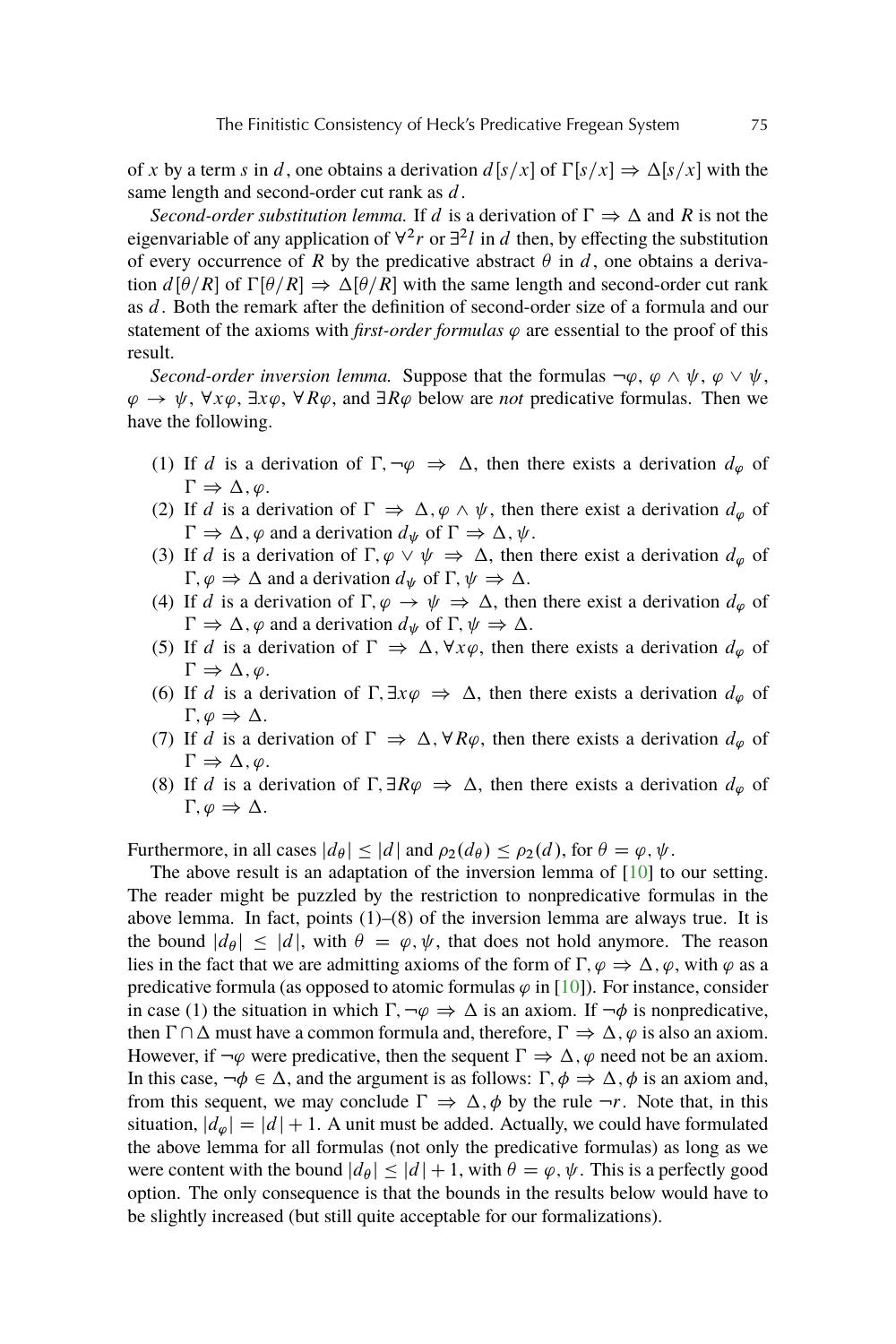<span id="page-15-0"></span>**Lemma A.1 (Second-order reduction lemma)** *Suppose that*  $d_1$  *is a derivation of*  $\Gamma_1 \Rightarrow \varphi, \Delta_1$  and  $d_2$  is a derivation of  $\Gamma_2, \varphi \Rightarrow \Delta_2$  such that  $\rho_2(d_1) < |\varphi|_2$  and  $\rho_2(d_2) < |\varphi|_2$ . Then there exists a derivation d such that

- $\bullet$  *d is a derivation of*  $\Gamma_1, \Gamma_2 \Rightarrow \Delta_1, \Delta_2$ ;
- $|d| \leq |d_1| + |d_2|$ *;*
- $\rho_2(d) < |\varphi|_2$ .

**Proof** To start with, observe that  $\varphi$  is not a predicative formula (because  $|\varphi|_2 > 0$ ). The proof distinguishes several cases, according to the form of  $\varphi$ . In each case, the proof is by induction on  $|d_1| + |d_2|$  and a corresponding case of the secondorder inversion lemma is used in the argument. (The proof follows the blueprint of Lemma 2.6 of [\[10\]](#page-17-0).) Here, we analyze only the case where  $\varphi$  is the formula  $\overline{Y^2}R\psi$ .

We begin with the situation in which  $\varphi$  is not the principal formula in at least one of the derivations  $d_1$  or  $d_2$ . Suppose that it is not the principal formula in  $d_1$  (the  $d_2$ ) case is similar). A possibility is that  $\Gamma_1 \Rightarrow \varphi, \Delta_1$  is an axiom. In this case we do not have to use the induction hypothesis: there must be a common (predicative) formula in  $\Gamma_1$  and  $\Delta_1$  and, therefore,  $\Gamma_1, \Gamma_2 \Rightarrow \Delta_1, \Delta_2$  is also an axiom. In case  $\Gamma_1 \Rightarrow \varphi, \Delta_1$ is the conclusion of a rule in  $d_1$ , one just applies the induction hypothesis to the derivation of each premise together with  $d_2$  and, with the resulting sequence(s), apply the very same rule (see  $[10]$ ).

The interesting situation is when  $\varphi$  is the principal formula of the last step of both  $d_1$  and  $d_2$ . Then the rules  $\forall^2 r$  and  $\forall^2 l$  must have been applied in the last inferences of  $d_1$  and  $d_2$ , respectively. Without loss of generality (eventually applying the weakening lemma), assume that  $\varphi$  is a side formula in the last step of  $d_2$ . Then  $d_2$  has the form

$$
(\forall^2 l) \qquad \frac{d'_2}{\Gamma_2, \varphi, \psi[\theta/R] \Rightarrow \Delta_2}
$$

$$
\Gamma_2, \varphi \Rightarrow \Delta_2
$$

where  $\theta$  is a predicative abstract. (In our notation,  $d'_2$  is a derivation of the sequent  $\Gamma_2, \varphi, \psi[\theta/R] \Rightarrow \Delta_2$ ; therefore, it *includes* this sequent.) Applying the induction hypothesis to  $d_1$  and  $d'_2$ , we find a derivation d' of  $\Gamma_1$ ,  $\Gamma_2$ ,  $\psi[\theta/R] \Rightarrow \Delta_1$ ,  $\Delta_2$  such that

$$
|d'| \le |d_1| + |d'_2| < |d_1| + |d_2|
$$
 and  $\rho_2(d') < |\varphi|_2$ .

Applying the inversion lemma to  $d_1$ , we find a derivation  $d_{\psi}$  of  $\Gamma_1 \Rightarrow \Delta_1, \psi$  such that

$$
|d_{\psi}| \le |d_1| \quad \text{and} \quad \rho_2(d_{\psi}) \le \rho_2(d_1).
$$

By the second-order substitution lemma, the derivation  $d_{\psi}[\theta/R]$  has the same length and second-order cut rank as  $d_{\psi}$ , and furthermore  $d_{\psi}[\theta/R]$  is a derivation of  $\Gamma_1 \Rightarrow \Delta_1, \psi[\theta/R]$ . Take d to be the following derivation:

$$
(cut) \quad \frac{d_{\psi}[\theta/R]}{\Gamma_1 \Rightarrow \Delta_1, \psi[\theta/R]} \quad \frac{d'}{\Gamma_1, \Gamma_2, \psi[\theta/R] \Rightarrow \Delta_1, \Delta_2}
$$
\n
$$
\Gamma_1, \Gamma_2 \Rightarrow \Delta_1, \Delta_2
$$

Then

$$
|d| = \max(|d_{\psi}[\theta/R]|, |d'|) + 1 \le \max(|d_1| + 1, |d_1| + |d_2|) \le |d_1| + |d_2|,
$$
  
\n
$$
\rho_2(d) = \max(\rho_2(d_{\psi}[\theta/R]), \rho_2(d'), |\psi[\theta/R]|_2) < |\varphi|_2
$$
  
\nsince  $|\psi[\theta/R]|_2 = |\psi|_2$ , as observed before.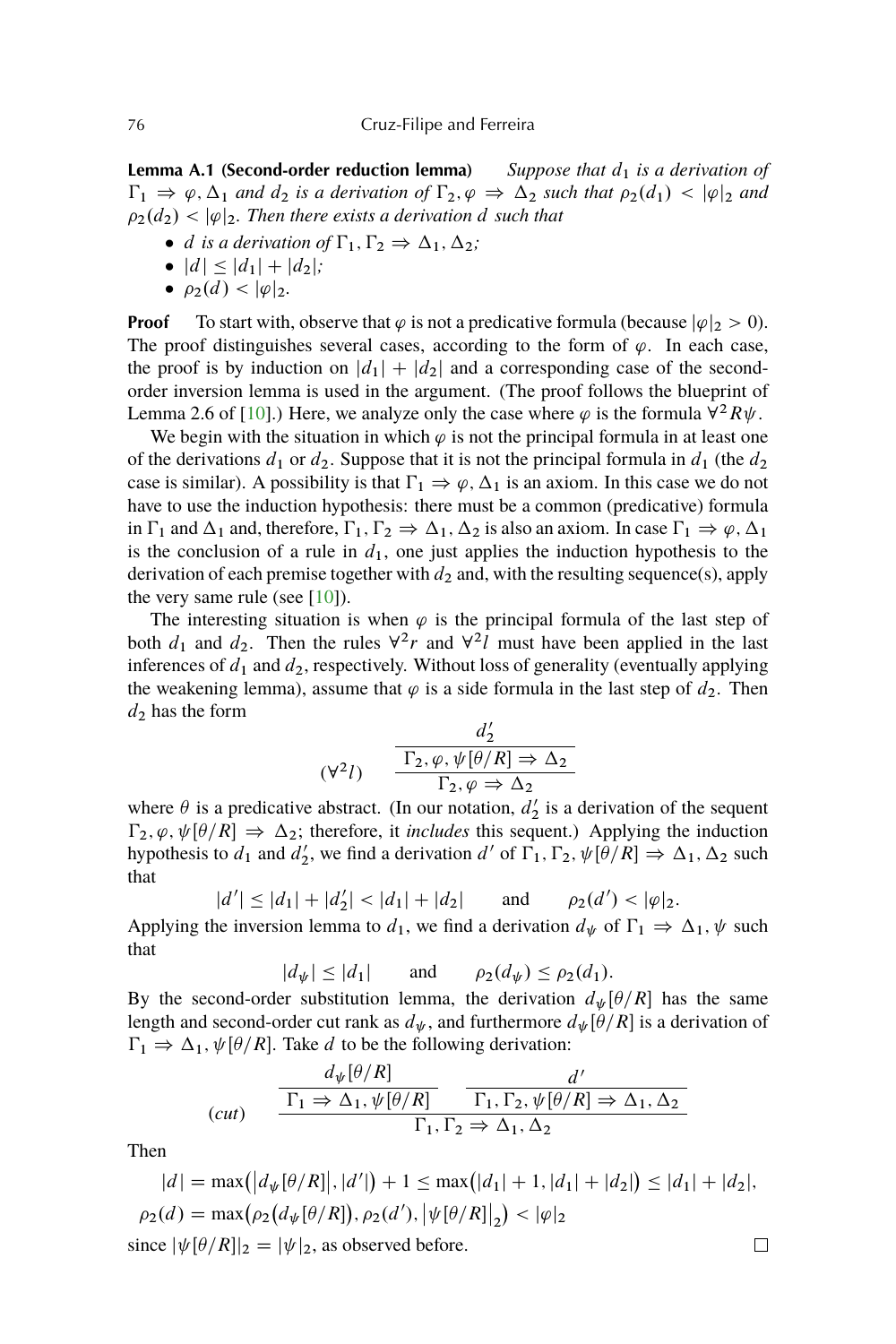<span id="page-16-0"></span>**Lemma A.2 (Second-order cut elimination)** *Suppose that* d *is a derivation of*  $\Gamma \Rightarrow \Delta$ . If  $\rho_2(d) > 0$ , then there exists a derivation d' of  $\Gamma \Rightarrow \Delta$  such that  $\rho_2(d') < \rho_2(d)$  and  $|d'| \leq 2^{|d|}$ .

**Proof** The proof is by induction on |d|. If the last inference is not a cut with second-order cut rank  $\rho_2(d)$ , the result follows easily by the induction hypothesis. So, assume that the last inference is

$$
(cut) \qquad \frac{d_1}{\Gamma_1 \Rightarrow \Delta_1, \varphi} \qquad \frac{d_2}{\Gamma_2, \varphi \Rightarrow \Delta_2}
$$
\n
$$
\Gamma \Rightarrow \Delta
$$

where  $|\varphi|_2 = \rho_2(d)$ . By the induction hypothesis, there are derivations  $d'_1$  and  $d'_2$  of  $\Gamma_1 \Rightarrow \Delta_1, \varphi$  and  $\Gamma_2, \varphi \Rightarrow \Delta_2$ , respectively, such that  $|d_1| \leq 2^{|d_1|}$  and  $|\dot{d_2}| \leq 2^{|d_2|}$ , both with second-order cut-rank strictly less than  $\rho_2(d)$ .

By the reduction lemma there is a derivation  $d'$  of  $\Gamma_1, \Gamma_2 \Rightarrow \Delta_1, \Delta_2$  such that

$$
|d'| \le |d'_1| + |d'_2| \le 2^{|d_1|} + 2^{|d_2|} \le 2^{\max(|d_1|, |d_2|) + 1} = 2^{|d|}
$$

and  $\rho_2(d') < |\varphi|_2 = \rho_2(d)$ .

As in [\[10\]](#page-17-0), let  $2^a_0 = a$  and  $2^a_{k+1} = 2^{2^a_k}$ . The following is now straightforward by induction on  $n$ .

**Theorem A.3** Assume that d is a derivation of  $\Gamma \Rightarrow \Delta$ . Then there exists a *derivation d' of the same sequent such that*  $\rho_2(d') = 0$  *and*  $|d'| \leq 2_{\rho_2(d)}^{|d|}$ *. Therefore,* d <sup>0</sup> *has only predicative cuts.*

Notice that the above results also hold if we allow for value-range terms in the syntax of the language (predicative or impredicative, it does not matter), as long as the calculus remains pure (without Law V), because the above proofs are independent of the structure of the terms.

As discussed in the first paragraph of this appendix, the above results are enough for the arguments of this paper. However, we can go further and obtain full cut elimination. We only have to remove the remaining predicative cuts. This can be done following the blueprint of cut elimination for first-order logic. (The extra secondorder rules pose no problems in the analysis since a cut formula can never be the principal formula of such a rule.) If we follow [\[10\]](#page-17-0), it would be very convenient to have only axioms of the form  $\Gamma, \varphi \Rightarrow \Delta, \varphi$ , with  $\varphi$  an *atomic* formula, in the proof without second-order cuts (in order to have an inversion lemma similar to the one in  $[10]$ ; see the discussion before Lemma [A.1\)](#page-14-0). But, of course, we can suppose this. Just replace all the axioms of the form  $\Gamma, \varphi \Rightarrow \Delta, \varphi$ , with  $\varphi$  a predicative formula, by derivations starting with axioms for atomic formulas. There are such simple enough (even cut-free) derivations.

### **References**

- [1] Burgess, J. P., "On a consistent subsystem of Frege's *Grundgesetze*," *Notre Dame Journal of Formal Logic*, vol. 39 (1998), pp. 274–78. [Zbl 0968.03015.](http://www.emis.de/cgi-bin/MATH-item?0968.03015) [MR 1715015.](http://www.ams.org/mathscinet-getitem?mr=1715015) [DOI 10.1305/ndjfl/1039293068.](http://dx.doi.org/10.1305/ndjfl/1039293068) [62,](#page-1-0) [67](#page-6-0)
- [2] Burgess, J. P., *Fixing Frege*, Princeton Monographs in Philosophy, Princeton University Press, Princeton, 2005. [Zbl 1089.03001.](http://www.emis.de/cgi-bin/MATH-item?1089.03001) [MR 2157847.](http://www.ams.org/mathscinet-getitem?mr=2157847) [62,](#page-1-0) [63,](#page-2-0) [70,](#page-9-0) [72](#page-11-0)

 $\Box$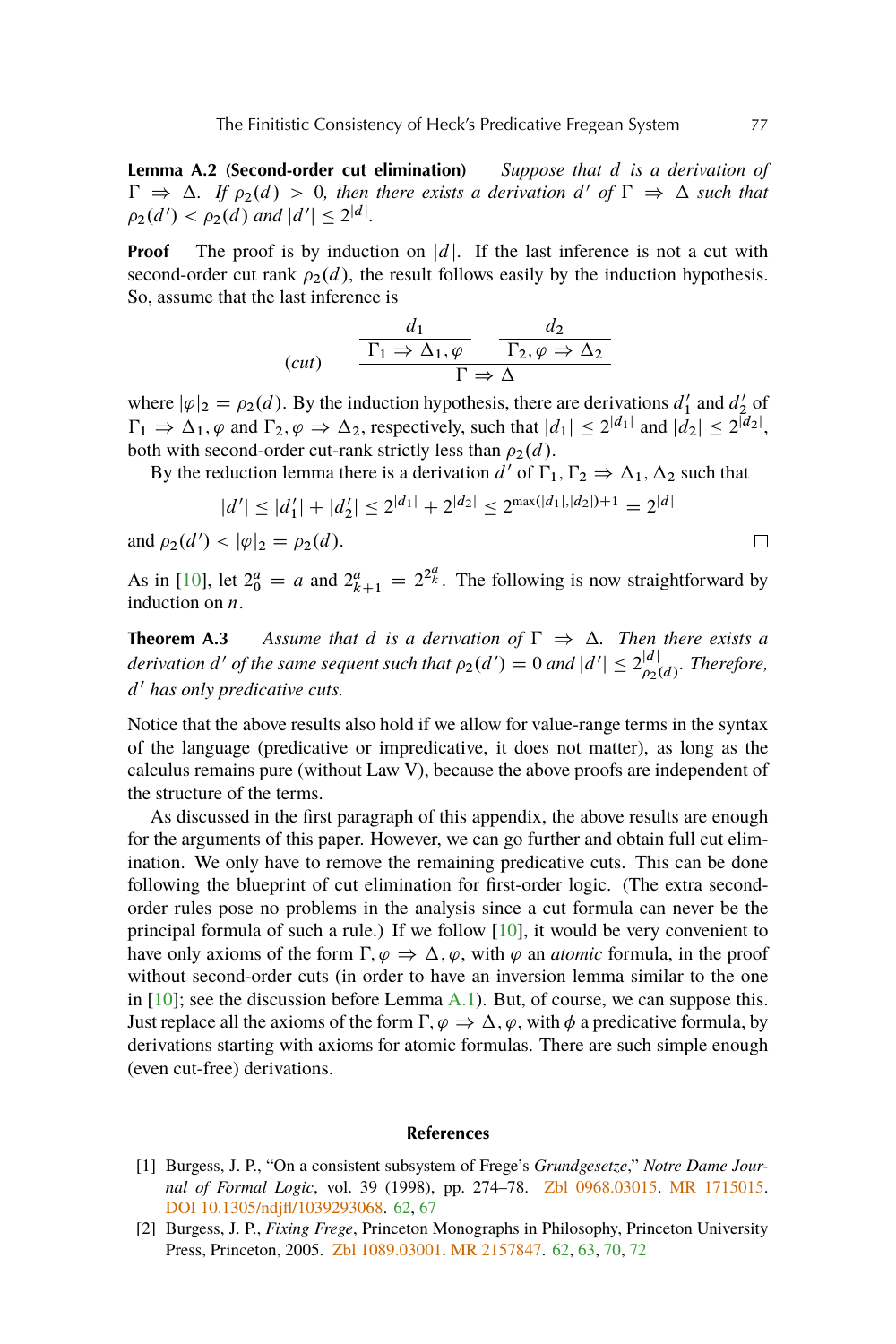## <span id="page-17-0"></span>78 Cruz-Filipe and Ferreira

- [3] Burgess, J. P., and A. P. Hazen, "Predicative logic and formal arithmetic," *Notre Dame Journal of Formal Logic*, vol. 39 (1998), pp. 1–17. [Zbl 0967.03048.](http://www.emis.de/cgi-bin/MATH-item?0967.03048) [MR 1671801.](http://www.ams.org/mathscinet-getitem?mr=1671801) [DOI 10.1305/ndjfl/1039293018.](http://dx.doi.org/10.1305/ndjfl/1039293018) [73](#page-12-0)
- [4] Buss, S. R., "An introduction to proof theory," pp. 1–78 in *Handbook of Proof Theory*, edited by S. R. Buss, vol. 137 of *Studies in Logic and the Foundations of Mathematics*, North-Holland, Amsterdam, 1998. [Zbl 0912.03024.](http://www.emis.de/cgi-bin/MATH-item?0912.03024) [MR 1640325.](http://www.ams.org/mathscinet-getitem?mr=1640325) [DOI 10.1016/S0049-237X\(98\)80016-5.](http://dx.doi.org/10.1016/S0049-237X(98)80016-5) [68](#page-7-0)
- [5] Ferreira, F., and G. Ferreira, "Interpretability in Robinson's Q," *Bulletin of Symbolic Logic*, vol. 19 (2013), pp. 289–317. [Zbl 06247401.](http://www.emis.de/cgi-bin/MATH-item?06247401) [MR 3134895.](http://www.ams.org/mathscinet-getitem?mr=3134895) [62](#page-1-0)
- [6] Ferreira, F., and K. F. Wehmeier, "On the consistency of the  $\Delta_1^1$ -CA fragment of Frege's *Grundgesetze*," *Journal of Philosophical Logic*, vol. 31 (2002), pp. 301–11. [Zbl 1012.03059.](http://www.emis.de/cgi-bin/MATH-item?1012.03059) [MR 1923976.](http://www.ams.org/mathscinet-getitem?mr=1923976) [DOI 10.1023/A:1019919403797.](http://dx.doi.org/10.1023/A:1019919403797) [62,](#page-1-0) [67](#page-6-0)
- [7] Frege, G., *Basic Laws of Arithmetic, Vols. I, II*, a translation of *Grundgesetze der Arithmetik*, translated and edited by P. A. Ebert and M. Rossberg with a foreword by C. Wright, Oxford University Press, Oxford, 2013. [Zbl 1281.03002.](http://www.emis.de/cgi-bin/MATH-item?1281.03002) [MR 3202390.](http://www.ams.org/mathscinet-getitem?mr=3202390) [61](#page-0-0)
- [8] Heck, R. G., Jr., "The consistency of predicative fragments of Frege's *Grundgesetze der Arithmetik*," *History and Philosophy of Logic*, vol. 17 (1996), pp. 209–20. [Zbl 0876.03032.](http://www.emis.de/cgi-bin/MATH-item?0876.03032) [MR 1468610.](http://www.ams.org/mathscinet-getitem?mr=1468610) [DOI 10.1080/01445349608837265.](http://dx.doi.org/10.1080/01445349608837265) [62,](#page-1-0) [73](#page-12-0)
- [9] Parsons, T., "On the consistency of the first-order portion of Frege's logical system," *Notre Dame Journal of Formal Logic*, vol. 28 (1987), pp. 161–68. [Zbl 0637.03005.](http://www.emis.de/cgi-bin/MATH-item?0637.03005) [MR 0871007.](http://www.ams.org/mathscinet-getitem?mr=0871007) [DOI 10.1305/ndjfl/1093636853.](http://dx.doi.org/10.1305/ndjfl/1093636853) [61](#page-0-0)
- [10] Schwichtenberg, H., "Proof theory: Some applications of cut-elimination," pp. 867–95 in *Handbook of Mathematical Logic*, edited by J. Barwise, vol. 90 of *Studies in Logic and the Foundations of Mathematics*, North-Holland, Amsterdam, 1977. [74,](#page-13-0) [75,](#page-14-0) [76,](#page-15-0) [77](#page-16-0)
- [11] Tait, W. W., "Finitism," *Journal of Philosophy*, vol. 78 (1981), pp. 524–46. [62](#page-1-0)
- [12] Takeuti, G., *Proof Theory*, 2nd edition, vol. 81 of *Studies in Logic and the Foundations of Mathematics*, North-Holland, Amsterdam, 1987. [Zbl 0609.03019.](http://www.emis.de/cgi-bin/MATH-item?0609.03019) [MR 0882549.](http://www.ams.org/mathscinet-getitem?mr=0882549) [63,](#page-2-0) [64,](#page-3-0) [74](#page-13-0)
- [13] Tarski, A., A. Mostowski, and R. M. Robinson, *Undecidable Theories*, Studies in Logic and the Foundations of Mathematics, North-Holland, Amsterdam, 1953. [Zbl 0053.00401.](http://www.emis.de/cgi-bin/MATH-item?0053.00401) [MR 0058532.](http://www.ams.org/mathscinet-getitem?mr=0058532) [62](#page-1-0)
- [14] Visser, A., "The predicative Fregean hierarchy," *Annals of Pure and Applied Logic*, vol. 160 (2009), pp. 129–53. [Zbl 1172.03005.](http://www.emis.de/cgi-bin/MATH-item?1172.03005) [MR 2541469.](http://www.ams.org/mathscinet-getitem?mr=2541469) [DOI 10.1016/j.apal.2009.02.001.](http://dx.doi.org/10.1016/j.apal.2009.02.001) [62](#page-1-0)

## **Acknowledgments**

The authors' work was supported by Fundação para a Ciência e a Tecnologia project grant PTDC/MAT/104716/2008. Ferreira's work partially supported by Fundação para a Ciência e a Tecnologia grant PEst-OE/MAT/UI0209/2011 and by a sabbatical leave from Faculdade de Ciências da Universidade de Lisboa.

Cruz-Filipe Department of Mathematics and Computer Science University of Southern Denmark Denmark [lcfilipe@gmail.com](mailto:lcfilipe@gmail.com)